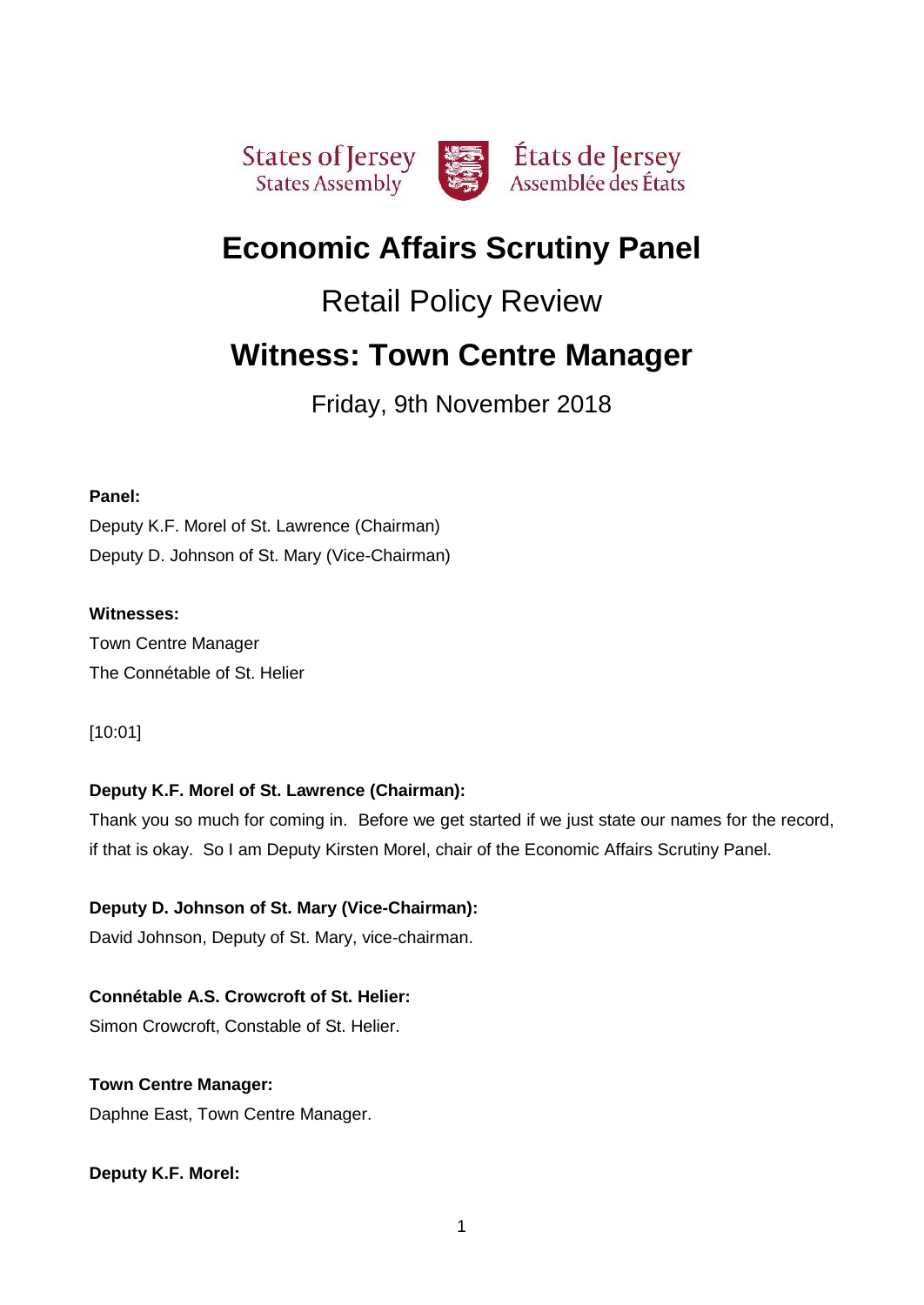Thank you so much. Thank you for coming in. As you know, we are undertaking a review of the retail sector in Jersey. In fact, we have seen headlines today in the U.K. (United Kingdom) about the struggling retail sector. We are not the U.K., we are here to discover what is happening in Jersey and obviously as St. Helier is the major retail centre in the Island it is really important that we explore your views on it and where you see it all going. It is very much exploratory. It is just to try to understand the picture, as it is. With that in mind, I was just wondering if you could describe your views for the retail sector, the main thrust of any strategy you have in the retail sector in St. Helier.

## **The Connétable of St. Helier:**

Do you want me to go first and then hand over to Daphne?

#### **Deputy K.F. Morel:**

Either you or Daphne, I do not mind.

#### **The Connétable of St. Helier:**

Just an overview from the political position of the Constable of St. Helier is that St. Helier is extremely resilient and is doing very well compared to most other towns, certainly in the U.K. and possibly further afield. I think that is evidenced in the fact that we are continuing to see private sector investment in major sites in the town centre. We are seeing a very health turnover of empty shops, particularly in the central shopping area. We went through the recession with more or less no vacant units in the main precinct. Although there has been a bit of catch-up now, so we are seeing some shops that are not being re-let as soon as they are vacated. The situation is perhaps slightly worse than it was during the recession, but still we are being approached from major investors who are looking to invest in St. Helier in the shops, and we are seeing empty units like Mothercare, for example, which has now been taken over. Where units have not been taken over it is often because the rent has already been paid to the end of the lease and there is not much incentive for the property owner to do anything about it. Particularly, if they are an off-Island owner who perhaps is not so concerned about the look of our town centre as an on-Island property owner. But generally, what with the investment ... also some investment by the States, not as much as I would like to have seen, but there has been some investment from the States in the public realm and of course the Parish invest a great deal of money in maintaining the capital, keeping it incredibly clean. The Parish puts in exercises to make the town centre vibrant so people do not just come to town to shop but to socialise and enjoy the ambience of the town. Generally, my overview, is that things are going well.

#### **Deputy K.F. Morel:**

The Government has had retail strategies in the past and they are working on one at the moment. How does St. Helier and the Government kind of dovetail or work together to bring these forward? Are you finding that process useful?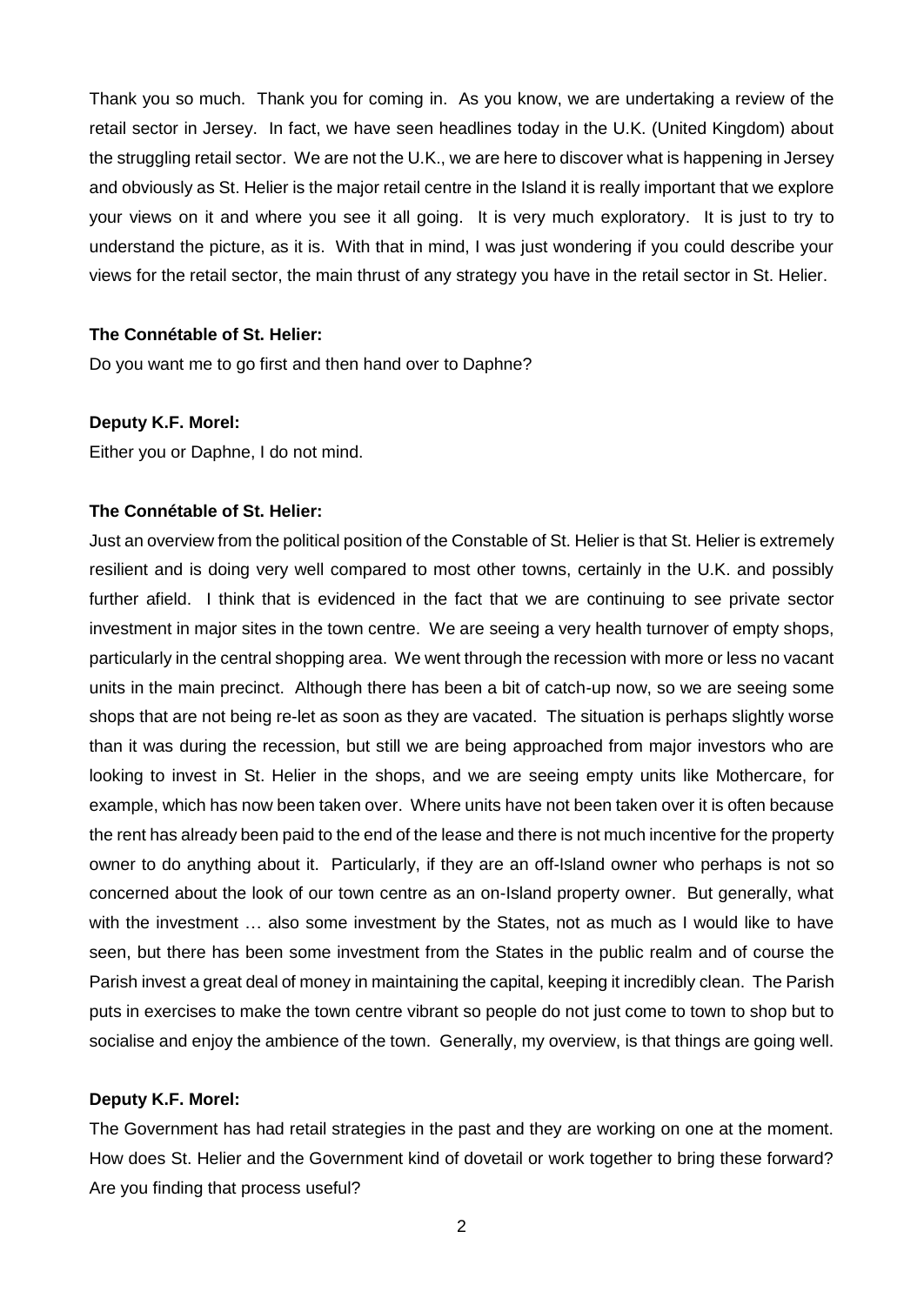## **The Connétable of St. Helier:**

Yes. I think on this issue of retail strategy development, we have been involved. We are invited to be around the table and the Minister has been constantly finding out what we think so that … that does not apply to every States department but as far as Economic Development, I think we work very closely with them. They support us. Again, we would like more financial support. At Christmas, for example, the financial burden has perhaps fallen unfairly on St. Helier ratepayers because all Islanders enjoy Christmas in St. Helier. But we are getting some … Daphne will have the figures about how much funding we get, but we get some funding from the States and of course assistance from the private sector as well; from the shops and hospitality businesses that support the town centre.

#### **The Deputy of St. Mary:**

The chair has asked my question. I was not surprised but really heartened that you are involved at an early stage. I was not quite sure to the extent to which E.D. (Economic Development) consulted you but you are in on the ground floor on any development, are you?

#### **Town Centre Manager:**

Yes, absolutely. There is a steering group and a working group, so I sit on that group as well, with the Jersey Retail Association involvement as well. So it is very much a 2-way conversation. The Minister is very supportive to try and get all the views of all retailers, including obviously St. Helier and what we do to try and make the town vibrant, so, yes, we are there at the table.

#### **Deputy K.F. Morel:**

One thing that we are seeing happening in town at the moment is a shift towards the south of St. Helier. How is that affecting, from your perspective, the entire retail offering in St. Helier? Can you sum up what is happening in that sense? Geographically, how is it moving? We know it is towards the south; what is happening in the north?

#### **Town Centre Manager:**

The norths, the Colomberie, West Centre areas, are obviously struggling for footfall. They find that the shift has really affected them. They obviously are quite boutiquey and independent shops in those areas, which I think brings us a point of difference, which is fantastic. We have feedback from visitors that they like the independent shops and not just having U.K. chains. So I think it is important that we support those areas as much as we can. We have little groups in those areas as well with the traders to try and find out their issues and what they would like resolved. Usually it is around signage, it is around parking access. It is trying to enliven their areas as well. We do not own ... the Parish does not manage and own a lot of those areas, which is shame because I think some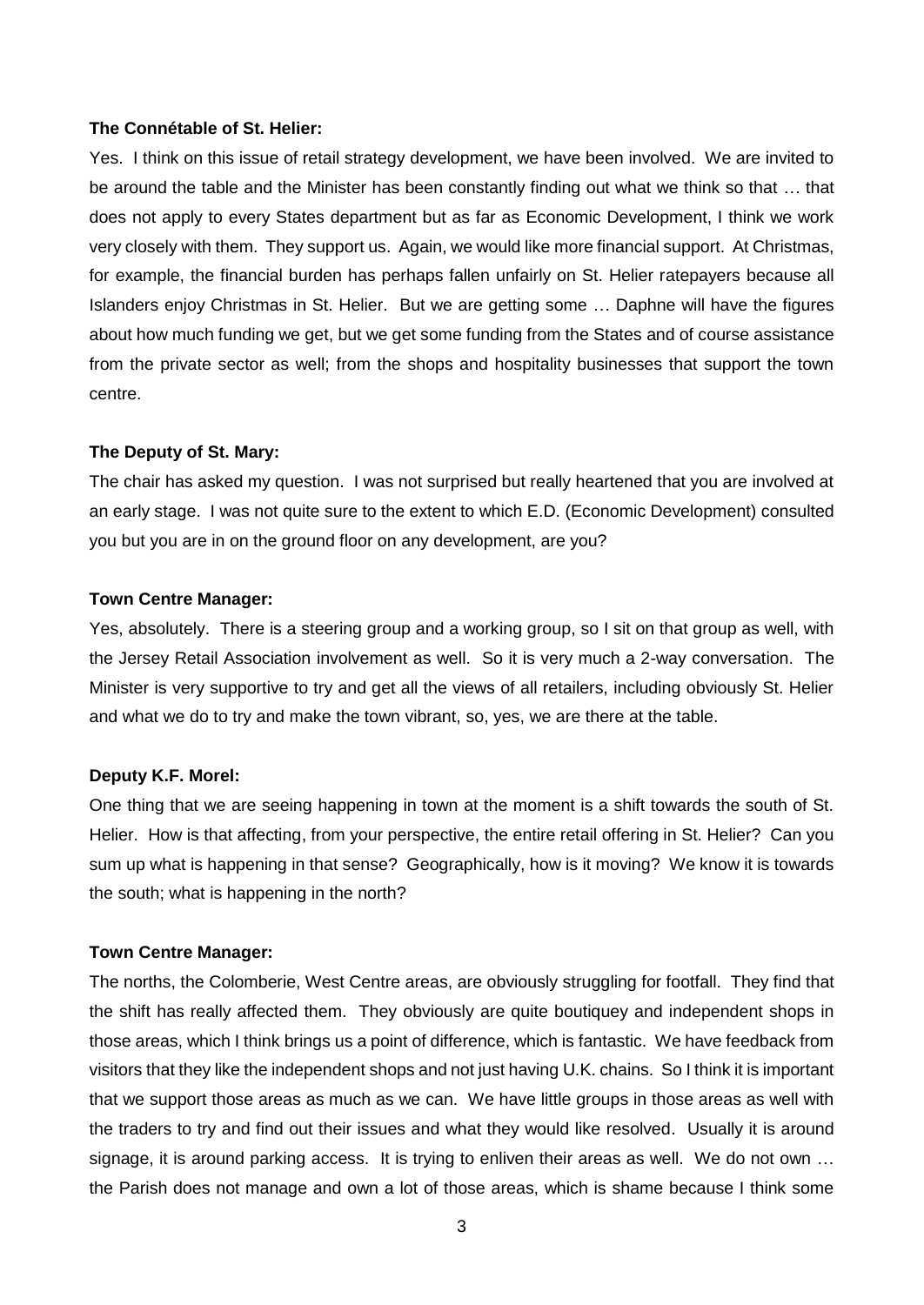investment would be nice in the public realm around those areas as well and to support the traders to do more.

#### **The Connétable of St. Helier:**

Can I come in on that question because we have recognised for a long time that there is a danger in the drift to the south? In the past I have described Colomberie as a Cinderella district of St. Helier, and that is why Daphne supports groups of traders up there, to try and find out how things can be improved. There are certain blocks involved in doing that. As I was saying on the radio this morning, we do not have the ability, as a Parish, to, for example, remove a literal block which in the case of Colomberie is a set of bicycle stands, which are right in the way of the person getting to the top of the precinct who wants to go up into Snow Hill and Colomberie. The Minister will not remove those cycle racks. There is a physical block to getting into Colomberie. There is also a huge amount of traffic coming through, a lot of commuter traffic, traffic that is not coming into Colomberie to benefit the district. Again, we have not got very far with trying to get the States to improve Colomberie, in terms of regeneration, so that people will see that as a destination in itself. It could be like the Brighton Lanes. It could be a place full of quirky little shops run by local people. But to make that work you cannot have it as the main commuter thoroughfare. You have to reduce the traffic so that people can start to enjoy the shopping experience up there. The other point on the plus side, I would say, about what the States are doing is that they are, I think, supporting the idea of keeping people in the north of town. So we have seen the police station relocating to the north-east sector, which has got to be good for Colomberie. I think there are going to be moves when we look at the future of the civil service, possibly to find a centre for them, again in the north of the town. These things will all help footfall. As far as footfall goes, we only have one footfall camera, which we pay for.

## **Town Centre Manager:**

We do.

#### **The Connétable of St. Helier:**

The Parish pays for. Again, we have asked for … if we had more footfall cameras we could get better data about the drift to the south and hopefully we would see, as we do work in the north of town, as the North of Town Masterplan eventually gets moving, I think we would be able to measure the footfall better. So I would certainly want to see the States supporting the Parish with more footfall cameras, data-gathering exercises.

#### **The Deputy of St. Mary:**

The basic point of course is we talk about the retail sector but it overlaps with everything else St. Helier wants, does it not? You talk about Colomberie. What about what I call the North of Town, the area around the Odeon, et cetera. There is a special project for that, is there not?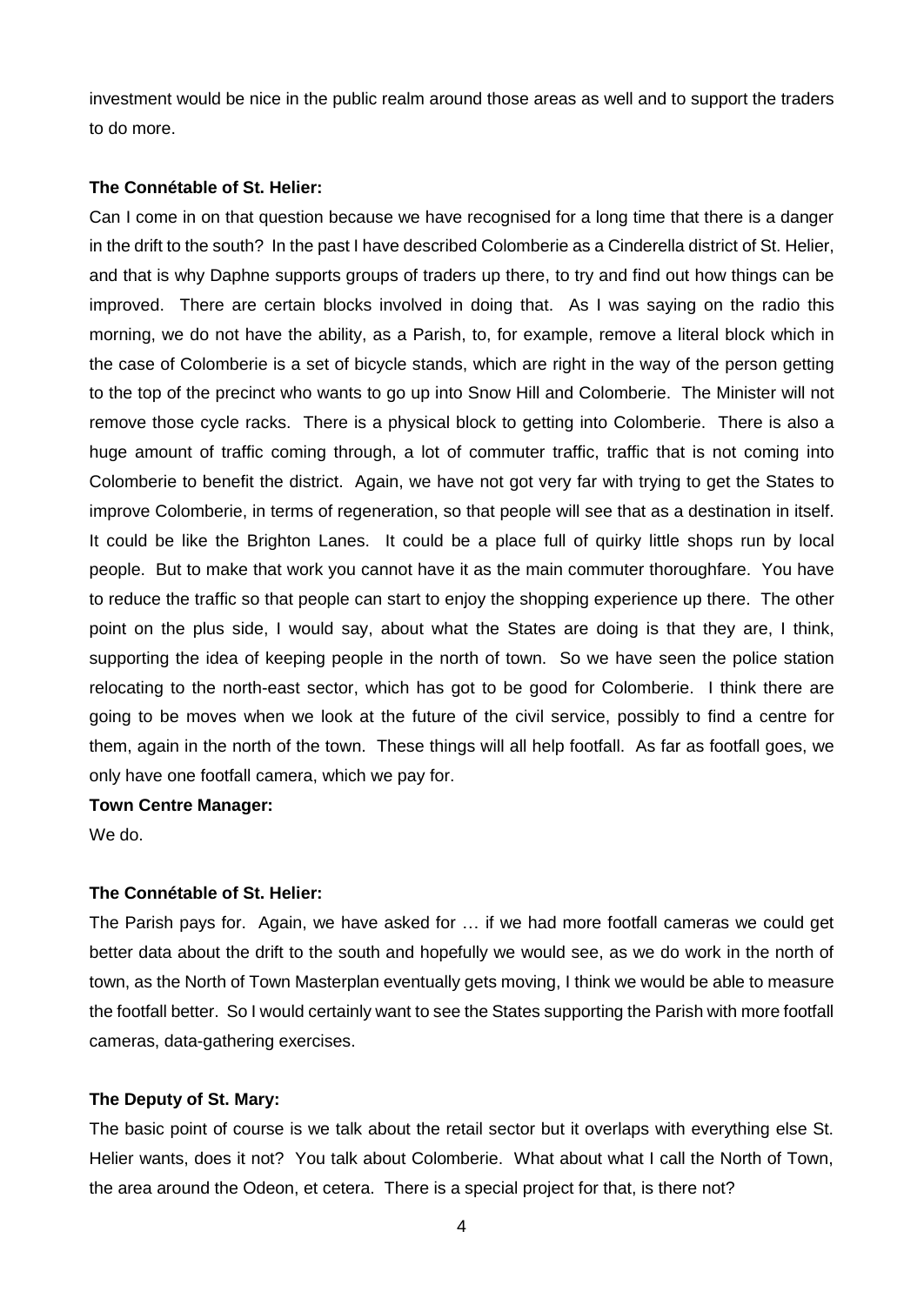#### **The Connétable of St. Helier:**

Yes, there is. The North of Town Masterplan, approved by the States, probably a decade ago, no funding has been put into it. The first section, which is the Midvale Road scheme, was taken out by the former Minister of the programme of Future St. Helier works. So the public sector investment, after the Town Park, has more or less stalled. Notwithstanding that, there are certainly indications that there is going to be significant private sector investment in the area around the Town Park. If it takes a proposition to the States to get the North of Town Masterplan back on track then I would certainly be willing to do that. If the panel supported that, it would be helpful.

## **The Deputy of St. Mary:**

I have a question here about what more support would you like for the retail sector, but you have answered that. Financial support for that particular masterplan, maybe?

# **The Connétable of St. Helier:**

I think so, yes.

## **Town Centre Manager:**

And data. We have the one footfall camera. I think we are really lacking data. Also, to put other retail strategy together, there is not that much data available. So if we had more cameras to be able to understand the shift and the flow of the town centre then you would be able to plan better. Pedestrianisation of areas may come up in the planning process. There are lots of areas that we could focus on if we had data and we just do not have that.

# **The Deputy of St. Mary:**

You would obviously argue that is not just for the benefit of St. Helier, it is for the benefit of the Island.

**Town Centre Manager:** Absolutely.

# **The Deputy of St. Mary:**

Workforce and everything.

# **Town Centre Manager:**

Yes. Visit Jersey, from their perspective as well. Inward investment, we could give a booklet to inward investors to say: "This is our retail sector. This is how healthy it is. These are our top 10 areas" that would be very, very beneficial but we do not have any of that data at the moment.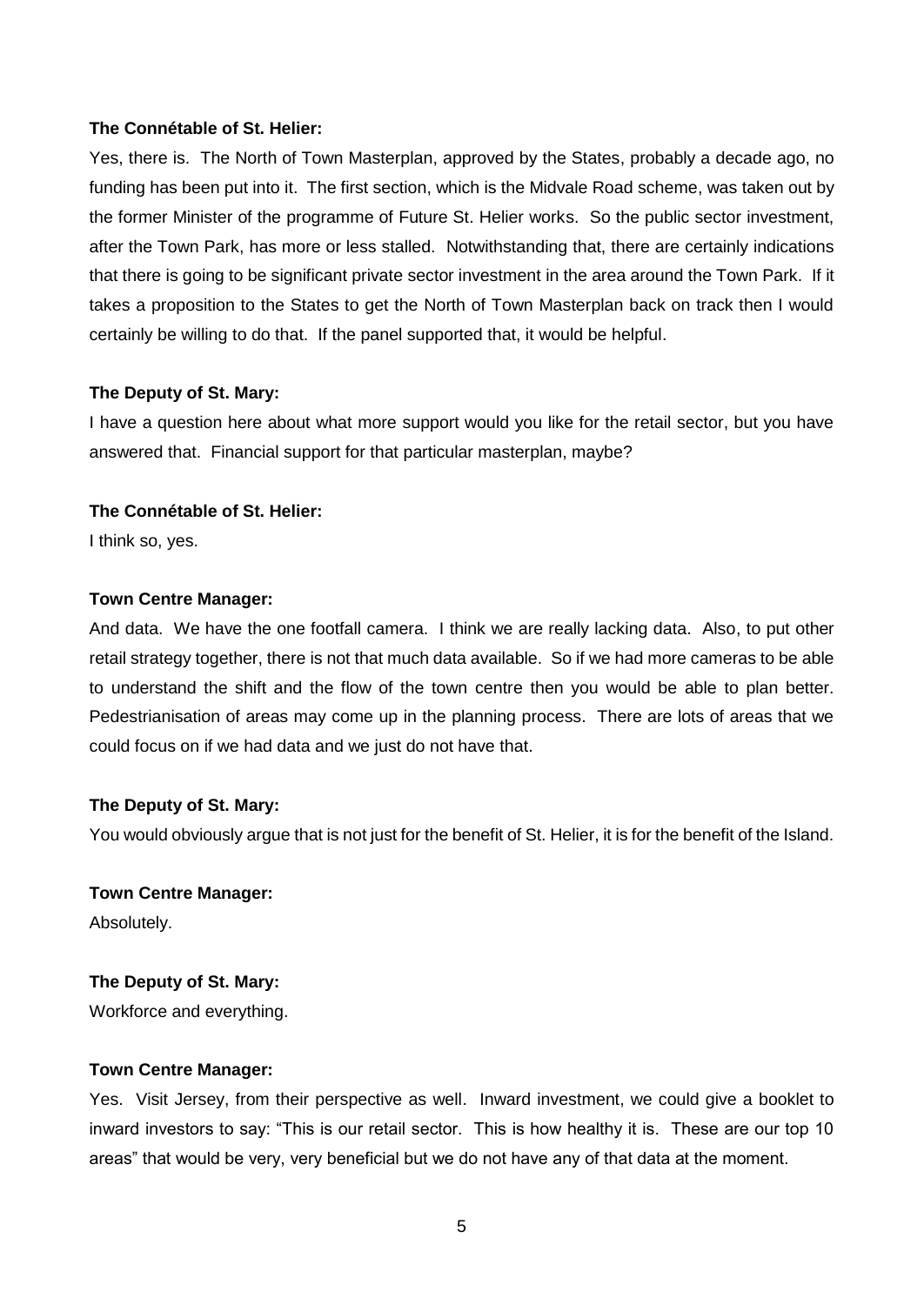# **Deputy K.F. Morel:**

I notice that we used to publish statistics on the retail sector but I think they finished in 2015.

# **Town Centre Manager:**

They did.

# **Deputy K.F. Morel:**

Was that entirely a Government-led initiative, which the Government then stopped doing as well?

# **Town Centre Manager:**

Yes.

# **Deputy K.F. Morel:**

Would you find it welcome to have them back again?

# **Town Centre Manager:**

I would absolutely welcome that. We use Springboard for our footfall camera and they are international, but they also collect sales data in the U.K., where that is obviously anonymised, so it would be a place where retailers could feel comfortable to do that. I think it is important that we have sales data again, to understand the shift of retail. But also the inward investment in retail and how we are batting above our weight in terms of town centres but there is still more we can do. We kind of need all of that.

# **Deputy K.F. Morel:**

Do you have any insight as to why those statistics have stopped being published?

# **Town Centre Manager:**

No, I never really had an update on why. They just ended, I believe. It just stopped. I do not even think there was an announcement. It just finished, which is such a shame. Can I give you one key point on footfall as well? We are up on footfall, so here today we are 8 per cent up. We are looked at against the south-west of the U.K. and the U.K.; the south-west is minus 3.4 per cent and the U.K. is minus 2.4 per cent. So we track these on a daily … we can get that daily data and hourly data if we need, but it is positive data to have.

# **The Deputy of St. Mary:**

But that footfall is obviously based on whatever the identity of the person …

# **Town Centre Manager:**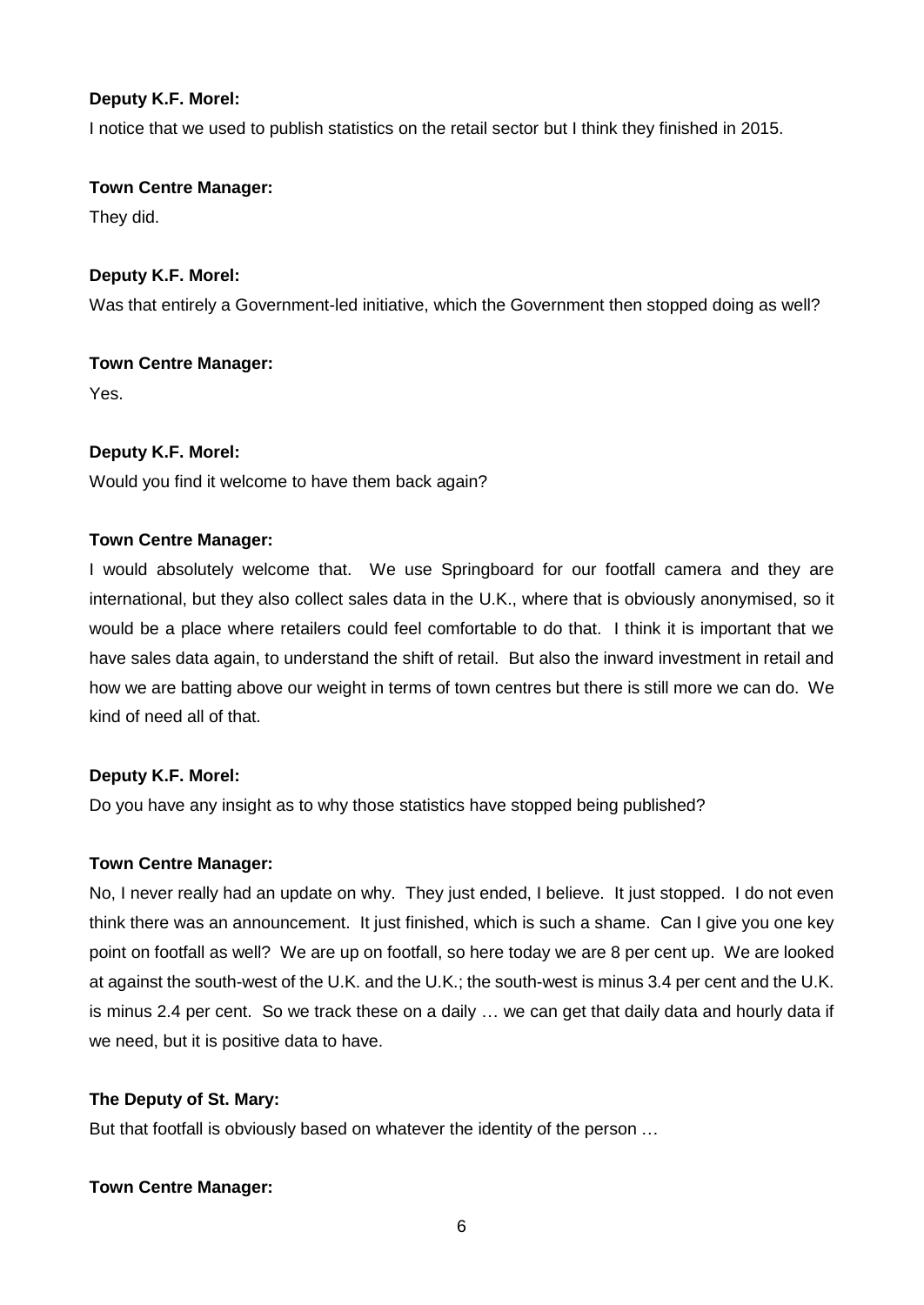Absolutely. It does not transfer into sales unfortunately.

## **The Deputy of St. Mary:**

The workforce will come into that as well.

#### **Town Centre Manager:**

Yes, absolutely. Our town centre is quite unique in some way that it is the workforce or the people, so we have people living and working in St. Helier. Monday to Friday is the busiest time. So Saturday is obviously our leisure shoppers and all the workers leave St. Helier and go out to the countryside and the seaside but Mondays to Fridays is a very, very busy time for us. It is a benefit as well to retailers for impulse purchases.

## **Deputy K.F. Morel:**

But you would have no way of knowing from the footfall cameras how much, for instance, tourism related to that?

## **Town Centre Manager:**

No. You can see a spike. So if we do an event you can track a spike and understand it. We are very lucky that our footfall has been consistent, so we have not had a huge drop-off in footfall, but again that is based on the fact that the workers are in the town centre as well.

#### **The Connétable of St. Helier:**

Can I just also add, because you asked about support? One of the things we have tried to do, certainly for 5 years, since Daphne has been town centre manager, is to tackle this perception that it is difficult to park when you come to town.

#### **The Deputy of St. Mary:**

We have a section on parking.

#### **Deputy K.F. Morel:**

We can go into parking.

#### **The Connétable of St. Helier:**

We felt rather blocked because we have come up with lots of innovative ideas like free after 3. For example, public car parks could be free to encourage people to come in for the last couple of hours and do their shopping, reduced cost of parking because we know from the answers to questions that we get that there is not a problem in terms of capacity. There is almost always space in the public car parks, but the public do not know that and they do not know where the space is. So if we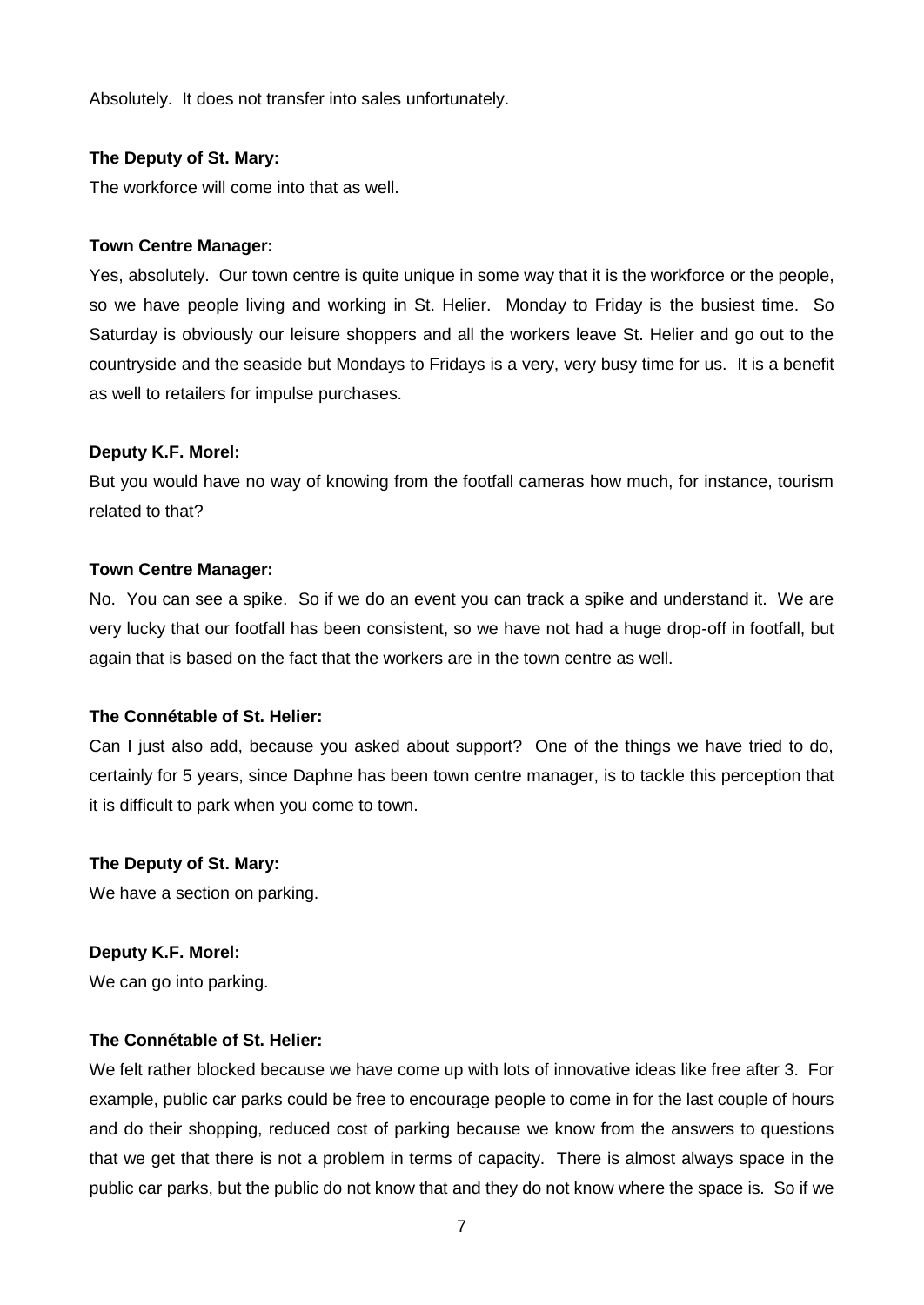could get people up to Fort Regent, for example, and if there could be a reduced rate provided there for shoppers, possibly in tandem with some kind of Hoppa bus operating around the town, then more people would come to town and go easily into Pier Road Car Park and become shoppers. But when we have asked that in the past the Minister's response has been: "If the Parish pays us, we will make the discounted parking." Well, it should not be St. Helier ratepayers who are paying for incentivising the parking opportunities.

## **The Deputy of St. Mary:**

I well take the point in the sense that I use Sand Street and Pier Road, never a problem.

## [10:15]

Sand Street, in fact there is rarely a problem there. That is obviously the ideal one for shoppers. It is a question whether lack of parking is deterring shoppers; do you think it is, do you?

## **The Connétable of St. Helier:**

I think there is a perception.

## **The Deputy of St. Mary:**

Perception rather than a real one?

# **The Connétable of St. Helier:**

They often tell me almost a matter of pride: "I have not been to town since last year" or: "I have not been since last Christmas" and I sort of feel: "More fool you." But they say it is because it is so hard to park. That perception needs to be challenged and it needs to be challenged in concrete ways so that we bring in incentives so that people say: "Well, I might try using that car park because it is going to be free after 3 o'clock", for example, what better reason do you need?

# **Deputy K.F. Morel:**

The whole issue of parking I find quite fascinating. You are right, probably about 90 per cent of our submissions are from private individuals have mentioned parking and the lack of parking or the lack of convenience around parking. There is definitely a perception. What I find interesting is how this tallies up with … I mean in correspondence to me, I think, and I apologise for breaking any confidence in there, you mentioned cycling and walking, better to promote those. So how do you marry this demand, this kind of customer demand for parking, with what is possibly an alternative policy direction that you would like to go?

# **The Connétable of St. Helier:**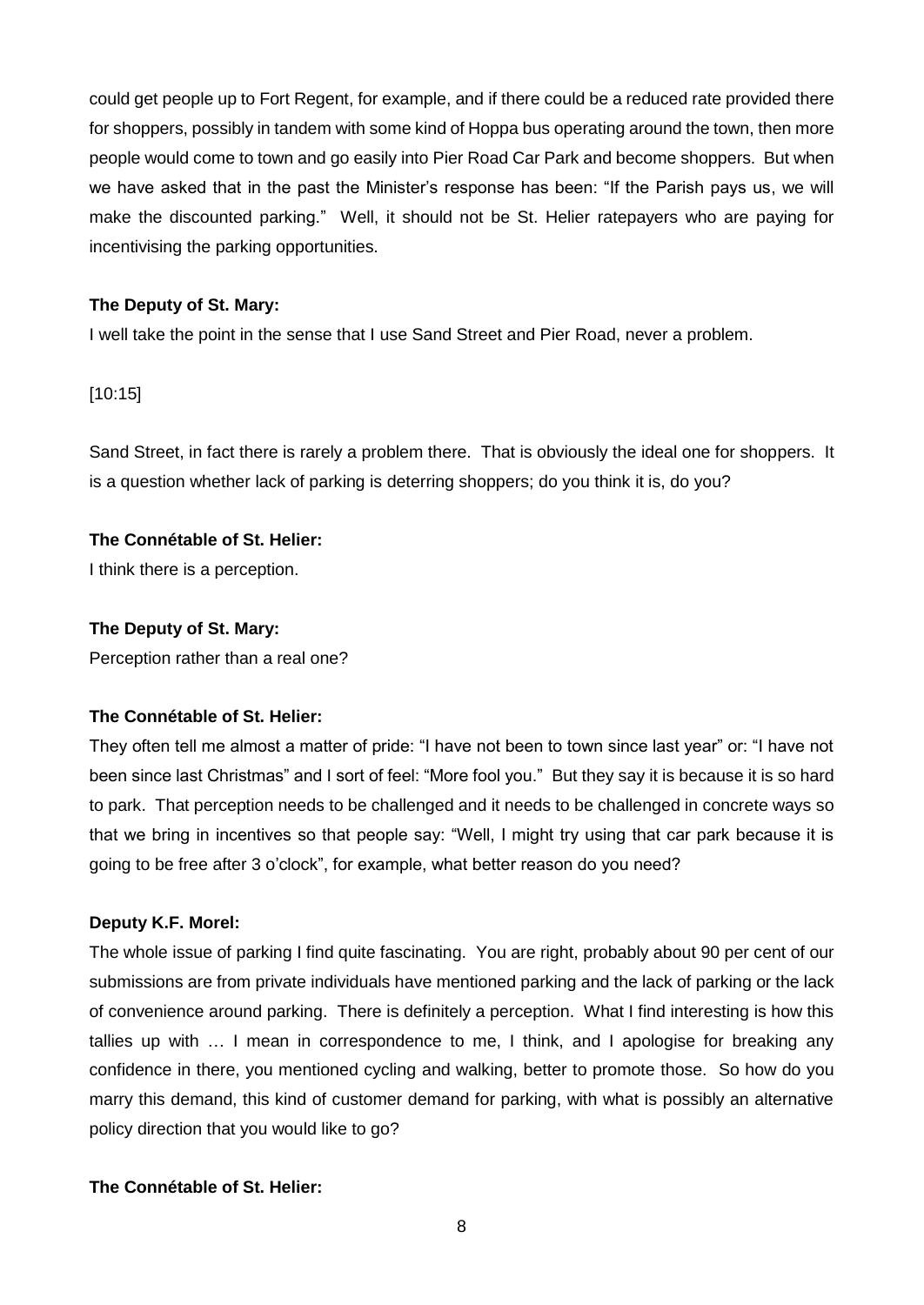I think it is complementary. The fact is whether you come to town to shop on a bike or on your feet or by taxi or bus, or by private car, the message we want to get out is that there are opportunities, it is easy to park whatever your mode of transport. The problem at the moment is it is considered difficult to park in your car. It is quite difficult to park a bicycle because the bicycle racks are mainly full with commuter cyclists, which is great, but we certainly need better cycling parking, but we do not even have any cycle routes in St. Helier. So you can come down the east-west routes and you are more or less dumped on the other side of a busy road with no idea where you can cycle in St. Helier, how you can get to the central market, where you can leave your bicycle when you get there. I consider myself a bit of an expert in cycling legally around town, and it is really difficult. I have to think really hard before I go to a certain place on my bike because I obviously have to do it legally because I will be spotted if I do not. But St. Helier it is a very difficult town to cycle. That is why I have been persistently asking the Minister where the cycle strategy is, which we have asked for, for over a dozen years, because without a cycle strategy you cannot encourage people to cycle conveniently and legally in town.

#### **The Deputy of St. Mary:**

I accept that. Going back to the do cycling and retail therapy go well? I mean in a sense that … it is not the shopping itself which is a problem, it is getting your goods home and the problem at Fort Regent may be … you touched on an Hoppa service, you can have them slightly out of town, you are going to need the service to get from that parking area to the main thoroughfares.

#### **The Connétable of St. Helier:**

My view is that if you order something really big it will probably be delivered anyway. I do not think Pier Road is as difficult a car park to use as a shopper as people think it is. It is just a short hill and probably do people a lot of good to walk up and down it.

#### **Deputy K.F. Morel:**

It is my daily exercise.

#### **The Connétable of St. Helier:**

As far as parking on the street goes, I think there is this idea that people feel they have to park on the street whereas certainly in terms of sustainability, it is much better to get cars into off-street car parks because then you free up the street space for much more useful things, whether … obviously disabled parking has to be a priority for street spaces, but I think able-bodied people should park off-street and then you have got more opportunities for al fresco, for cycle tracks and so on. Things that are a better use of the street space in the town centre.

#### **Deputy K.F. Morel:**

9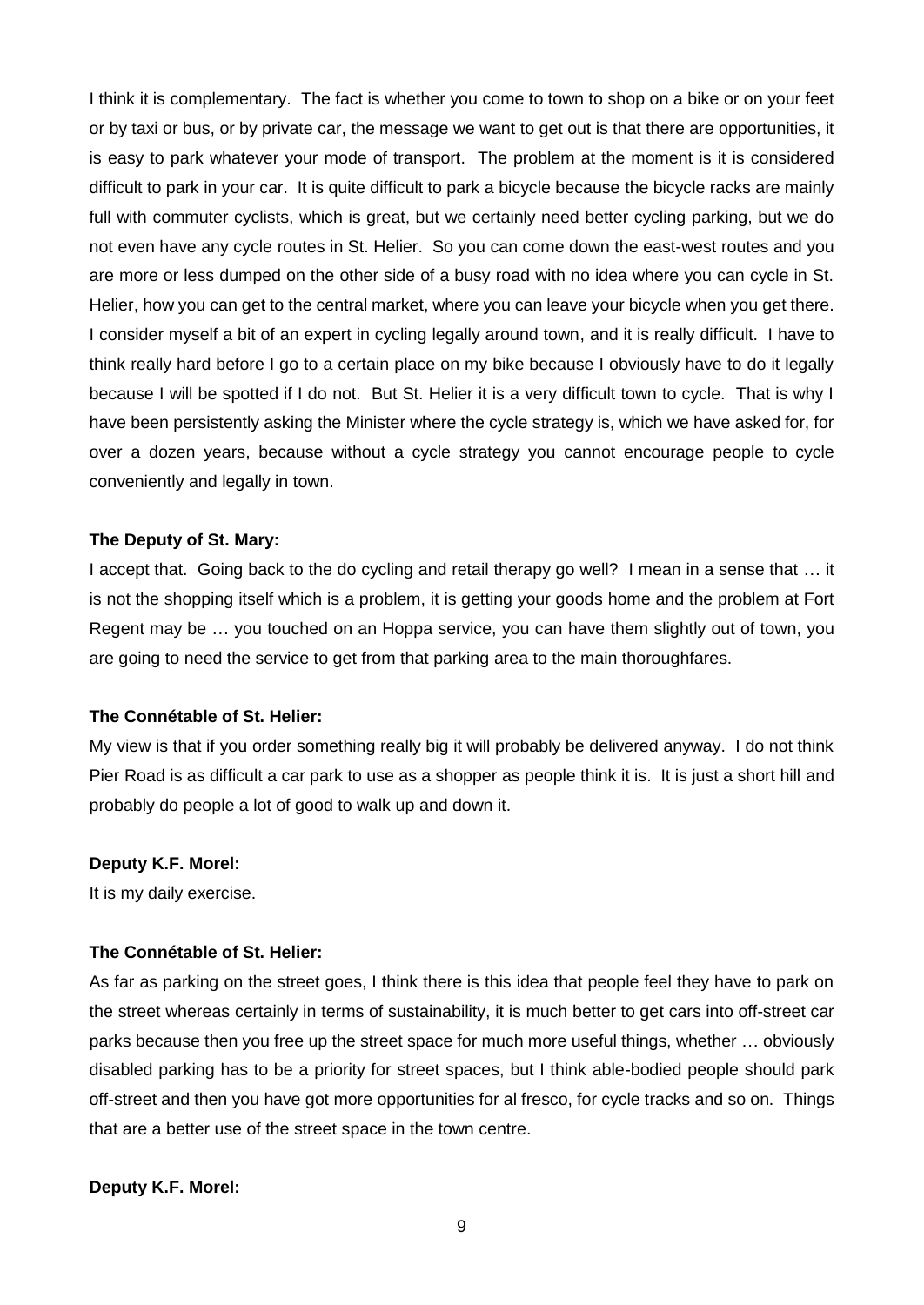You mentioned earlier about the areas of responsibility which are not St. Helier's, they are the Government's. How much does this … it is not a division. I do not mean it in a totally negative sense, but how difficult is it for St. Helier and the Government to get their plans matching and working together, because there does seem a lot of opportunity for things to fall through holes in what you are describing?

#### **The Connétable of St. Helier:**

I think it is a division. That is a good word. I have been in my position for nearly 17 years and despite St. Helier being part of the last Strategic Plan, an important scheme like Midvale Road was simply removed from the Minister's priority list. Other schemes, I talked about the difficulty in getting bollards removed and getting physical blocks to people moving round town changed. We are largely kept in the dark about what the departmental priorities are for the town. That is why I have come to the view that delegated responsibility to certainly this Parish for how the town works is in order, because we have a Roads Committee that is in charge of the Parish roads, which tend to be the minor ones. We meet in public. We are very accountable as a body. I think it would be absolutely right for the States to hand over responsibility for how St. Helier works in terms of transportation to the Parish, together with a budget, because obviously ratepayers are not going to take on more financial burden for the States. But if we had probably at least the same budget as the States currently spend on town, I suspect we would use it at least as efficiently as the States does, and possibly more efficiently.

#### **The Deputy of St. Mary:**

You have asked the question I was going to raise about is responsibility at the moment in the right place, i.e. for St. Helier you say not and the Government should relax it in your favour?

#### **The Connétable of St. Helier:**

I think we should have delegated powers, yes.

#### **Deputy K.F. Morel:**

Just looking at facilities in a slightly wider way than just parking. I think parking is related in that it is about ease of access for different people. You mentioned people with disabilities and it is the same with mothers with children, and how easy it is to move around town and to cater for children's needs as they are in town. Do you have any plans to increase breastfeeding facilities in town and childcare facilities or is that on the Government side as opposed to the St. Helier side?

#### **Town Centre Manager:**

So we have a family room now at the Parish in the Town Hall, which has been used massively. I think 5 or 6 mothers, fathers, grandmothers a day come in and out. So it is a great facility and they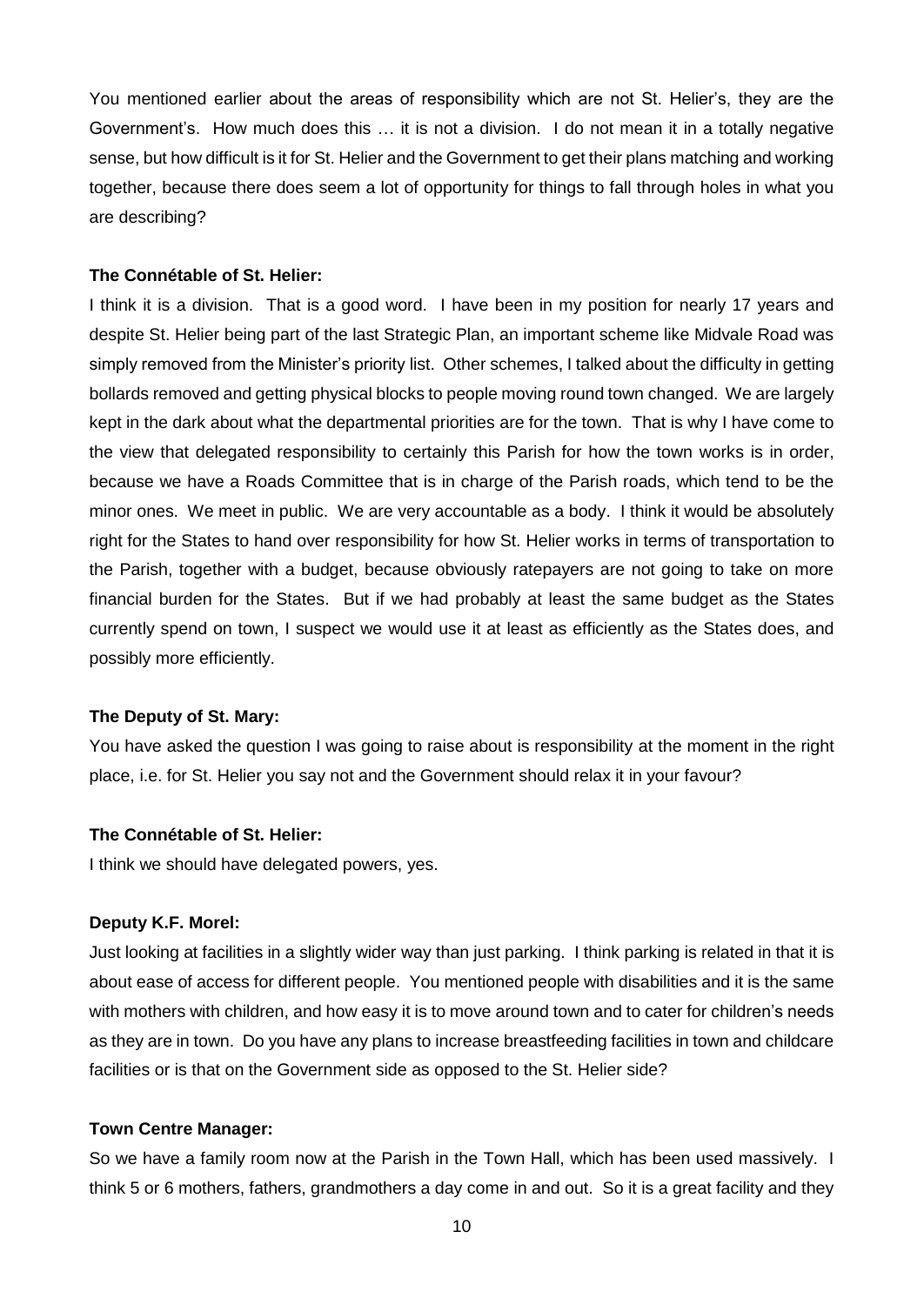really enjoy the space and it is very convenient for them. Mothercare was the only other space that was quite close to the area and, clearly, that is there no longer. I think Boots may have a little space. From our side of things we have managed to do what we can within our own facilities. I think now it is trying to encourage other areas and other States departments to deliver the same. It is very important that you get mums, particularly who are off on maternity leave into town, to enjoy and get out and about in the fresh air, and it is good for the kids. But also we are hoping that they will shop and they will impulse purchase. So it is quite important for footfall.

## **The Deputy of St. Mary:**

Can I ask 2 related questions? First, I recall that in the States there has been raised, I think by the Connétable, the question of public conveniences. Again, this is something you would see coming within any transfer responsibility from the department to the Parish.

## **The Connétable of St. Helier:**

We have already got that. We already run the public conveniences.

## **The Deputy of St. Mary:**

The public convenience.

#### **The Connétable of St. Helier:**

Well, we run some of them in St. Helier. Of course we run those to the benefit largely of nonparishioners, people who are coming into town to shop, people who are using the evening economy. We have invested a lot certainly in the Conway Street, the new public toilets there. Yes, I think it is really important, and I think more could be done to let people know where the toilets are because it is an important thing, when you come to town. We have also established a "Changing Places" toilet behind the Town Hall, which is the only one in town, I think, although there may be one on the Town Park; I am not sure if it is operational. So we have advanced facilities for people who need that kind of extra care that you get in changing places, disabled toilets. It is a sort of thing on a strategic level that a local authority would be expected to provide. I think going along with that is this vexed issue about parking control officers. They currently work for the States although they used to work … in times past they used to work for the Parish. It does seem to me a curious thing where you have central government running parking control officers. Central government should be doing higher, more strategic things, than giving people parking tickets. That is another delegated power that would clearly make sense for us to look after those people who are not just out there to give parking tickets but to make sure that businesses can service their properties and that people can get parking spaces, and they are not being used by people who have got no right to be using them.

# **The Deputy of St. Mary:**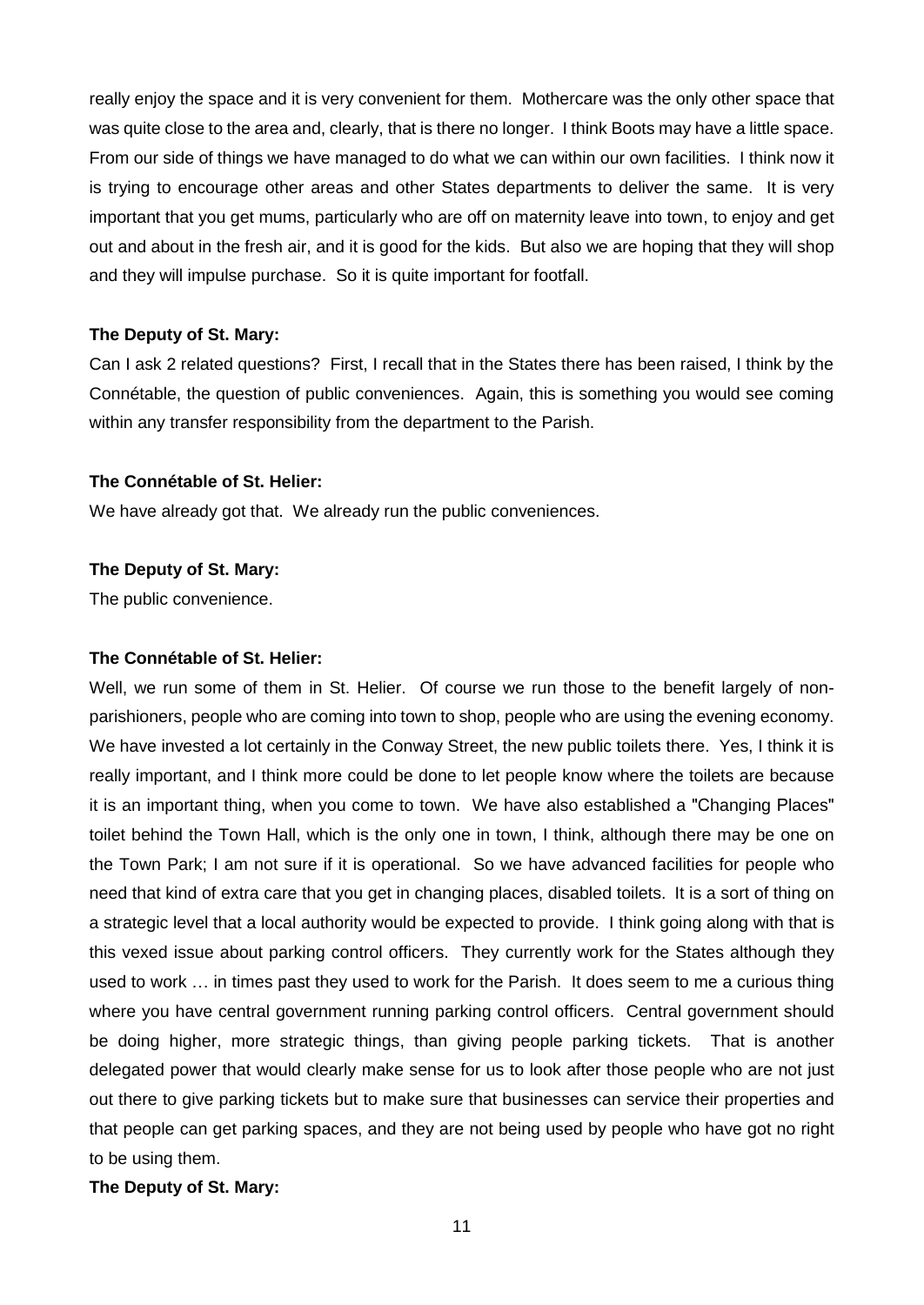That can almost be the nature of tourist guides in a way. They can have more than one function and it would be helpful rather than just …

# **Deputy K.F. Morel:**

Related to that, it is just quickly: how has the … you have got the community volunteers who work …

**The Connétable of St. Helier:** Community wardens, yes.

**Deputy K.F. Morel:**

How does that work?

# **The Connétable of St. Helier:**

We introduced them because we felt that parking control officers were seen as being just there to give parking tickets but we brought them in essentially to manage the residents parking areas around the town, and they do not come into the town centre except when the States officers are not working. So there is a kind of division of labour there, which is not very practical. I would rather see a single group of Parish wardens - which is the word I have tended to use for them - who are there not just to obviously police the parking and restrictions but they are there to give directions to tourists who help businesses get deliveries made, and so on.

# **The Deputy of St. Mary:**

Before we leave parking cars, one final question. Temporary parking discs, et cetera. This is a real position. I had a parishioner who had a broken angle. You no longer or no one any longer issues temporary disabled parking discs. That seems to be an antisocial situation. I think that out of the goodness of St. Helier they used to be responsible for it. Do you think the way forward again is just to come through central government?

# **The Connétable of St. Helier:**

No, I think it is a function the Parish should be … the Parish currently processes all disabled permits for the whole Island.

**The Deputy of St. Mary:** These are permanent ones?

# **The Connétable of St. Helier:**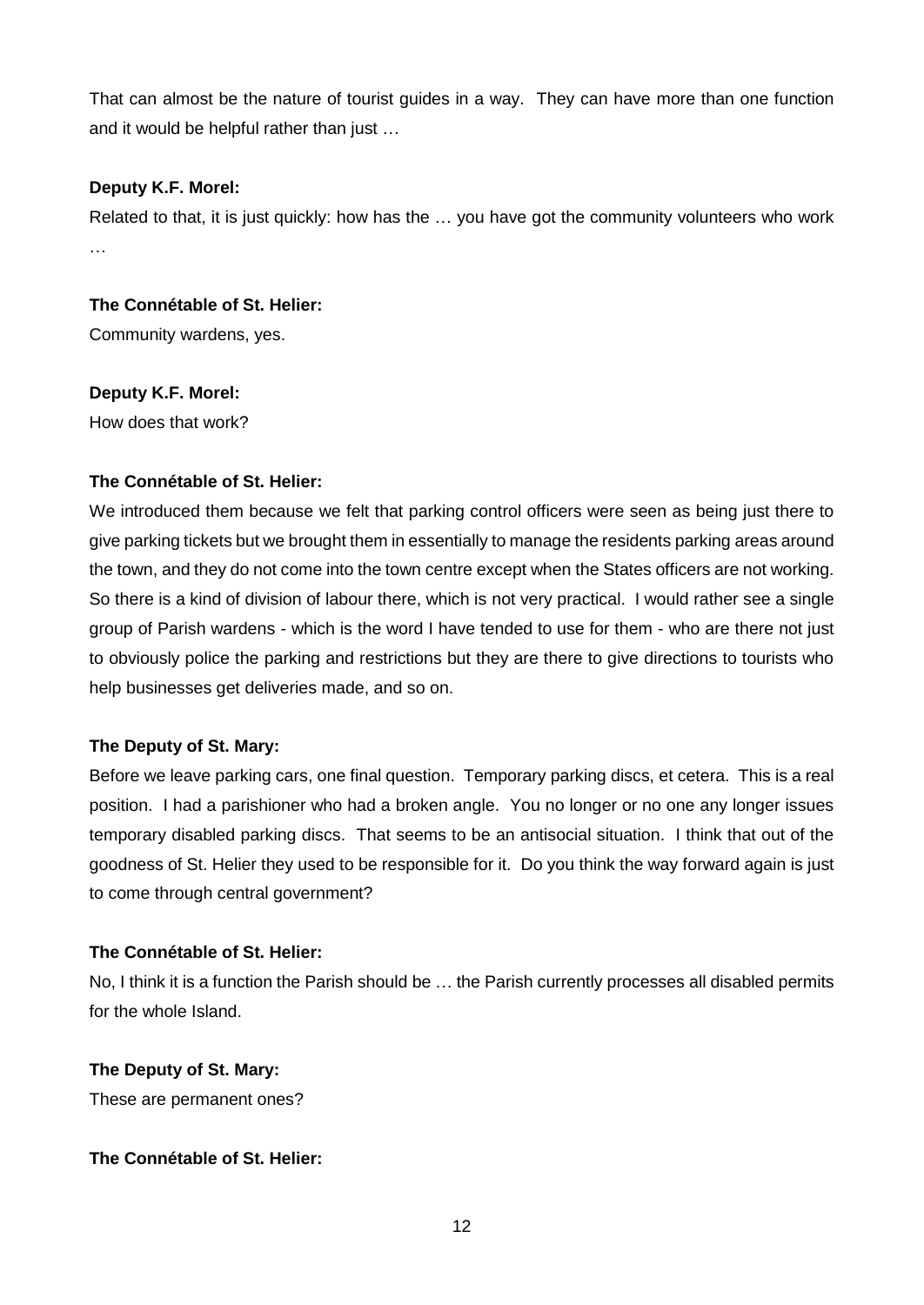They are permanent ones. The law that we do it under delegated responsibility does not allow us to issue temporary ones. So I think the law needs to be looked at. I believe it is going to be looked at because there are other groups of people who feel that they should have disabled parking rights. For example, people with autism, with children with autism, have argued that …

## **The Deputy of St. Mary:**

Pregnant mothers, yes.

# **The Connétable of St. Helier:**

Yes. So I think that matter should certainly be reviewed. It needs to be done in a way that is objective because the current system is very much driven by, you go to your doctor and you get … the doctor signs a form. So not everyone who has a disabled driving permit, it has been argued, should have one because you see them sprinting away from their cars, in some cases. I accept that that is an exception but certainly there is anecdotal evidence that the disabled parking system needs to be reviewed. It needs to be …

# **The Deputy of St. Mary:**

I am sure it was abused before.

# **The Connétable of St. Helier:**

I think it needs to be more user friendly but also there is a limited amount of disabled parking and it is important that those spaces go to the people who really need them rather than people who have not handed in their late parents' disabled permit. So there is some abuse of disabled parking that needs to be dealt with quite severely.

# **The Deputy of St. Mary:**

There is a case presumably for why should disabled parking discs be free? If you are producing a facility for them should they be paying?

# **The Connétable of St. Helier:**

I think the key thing with disabled parking is to be generous with the time allowed rather than to be generous with any kind of financial discount.

**The Deputy of St. Mary:** I accept that.

**Deputy K.F. Morel:**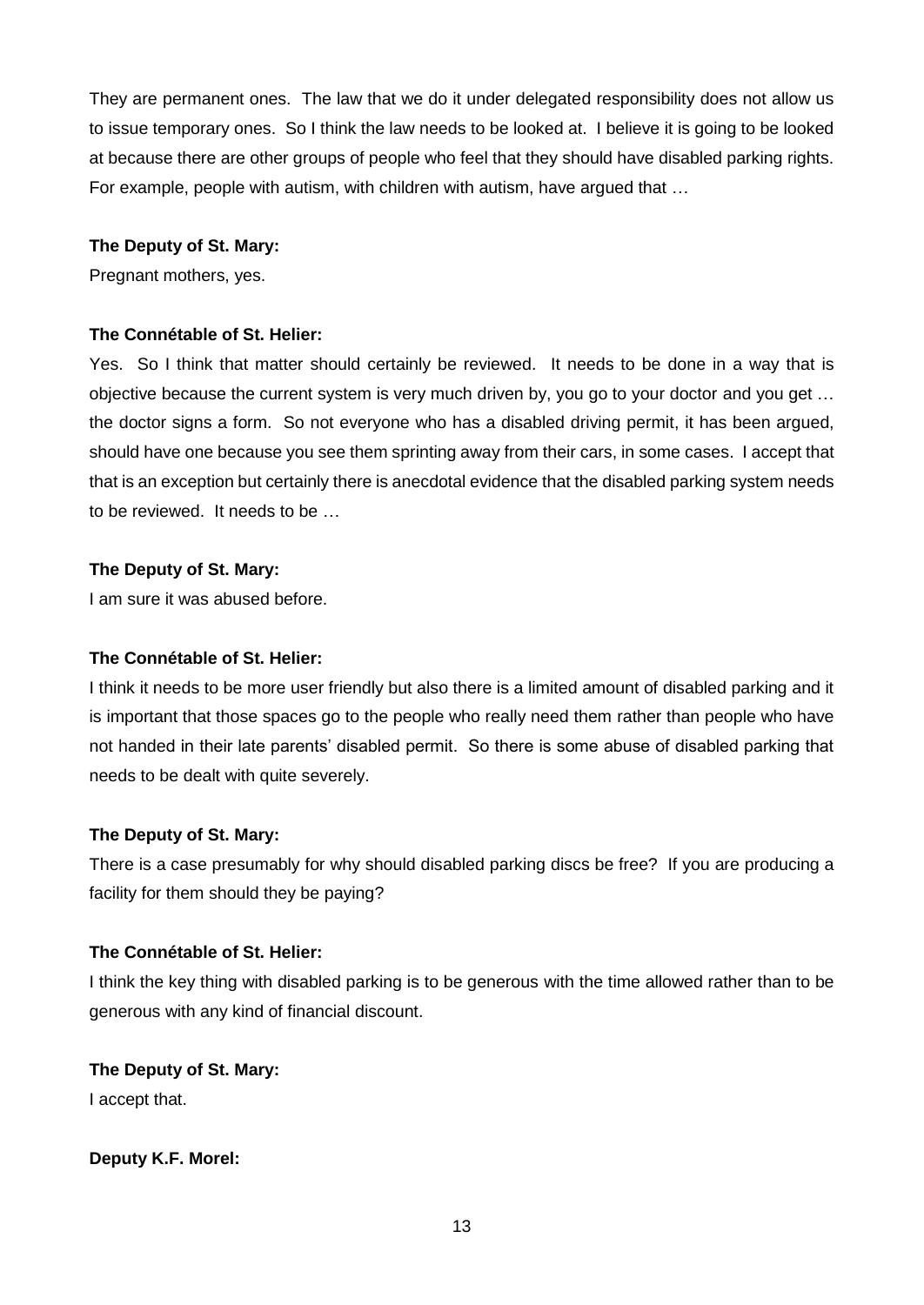We are moving on to kind of the properties in St. Helier, and that sort of thing. We will look at the very live issue of vacant shops, but before we do, the thing about the siting of retail outlets, and we have stores which are already here and recently there was a letter in the paper which referred to a new store in St. Helier being … I think it is in the card market, greetings cards, and it being sited … coming in and being sited just a few doors down from an existing retailer. In that sense, is that not just cannibalising one business to feed the new business? If there was a greater thought towards siting of new businesses then perhaps if the new shop had been at the other end of the High Street that would be a better place to put it. I was just wondering what your views are on that potential for businesses being cannibalised by new ones, and also how you go about thinking. Do you have any say in where shops go?

#### **Town Centre Manager:**

No, unfortunately we do not. We have no powers to tell people where they can set up shop at all. I think it would be nice to have some … we talk about the Brighton Lane, et cetera, it would be lovely to have a cultural quarter or a quirky quarter where you had just restaurants. It would be lovely to be able to have those little areas. But unfortunately the law does not allow us to tell people where they can go. It really is driven by the market itself and driven by the rents. The shop you are talking about clearly was in a prime location that card shop could afford to take on. So really we just do not have the control. But again it would be lovely to have some sort where you could invent Brighton Lane, et cetera.

#### **Deputy K.F. Morel:**

Of course it is driven but the market and driven by rents that means as rents, as we have already discussed with the Minister for Treasury and Resources the other day, rents often have clause which mean that rents will only go in one direction. So that is always going to be to the disadvantage of local entrepreneurs who perhaps want to start their shop. It will always favour larger, not necessarily from our side, but certainly larger businesses.

### **Town Centre Manager:**

Absolutely. We would love to see more. We try and support the idea of pop-up shops with these empty spaces but unfortunately there is not an opportunity within our gift to be able to force that. There is no way that we can do that, so it is down to communication with estate agents and landlords to say: "Is there a possibility for a short-term lease?" and unfortunately they always say no because they do not want any issues of repair, et cetera, so we do not get the opportunity.

#### **The Deputy of St. Mary:**

As you raise pop-up shops, is there a danger there that that might go against the atmosphere you are trying to create of a thriving town if there were too many of them?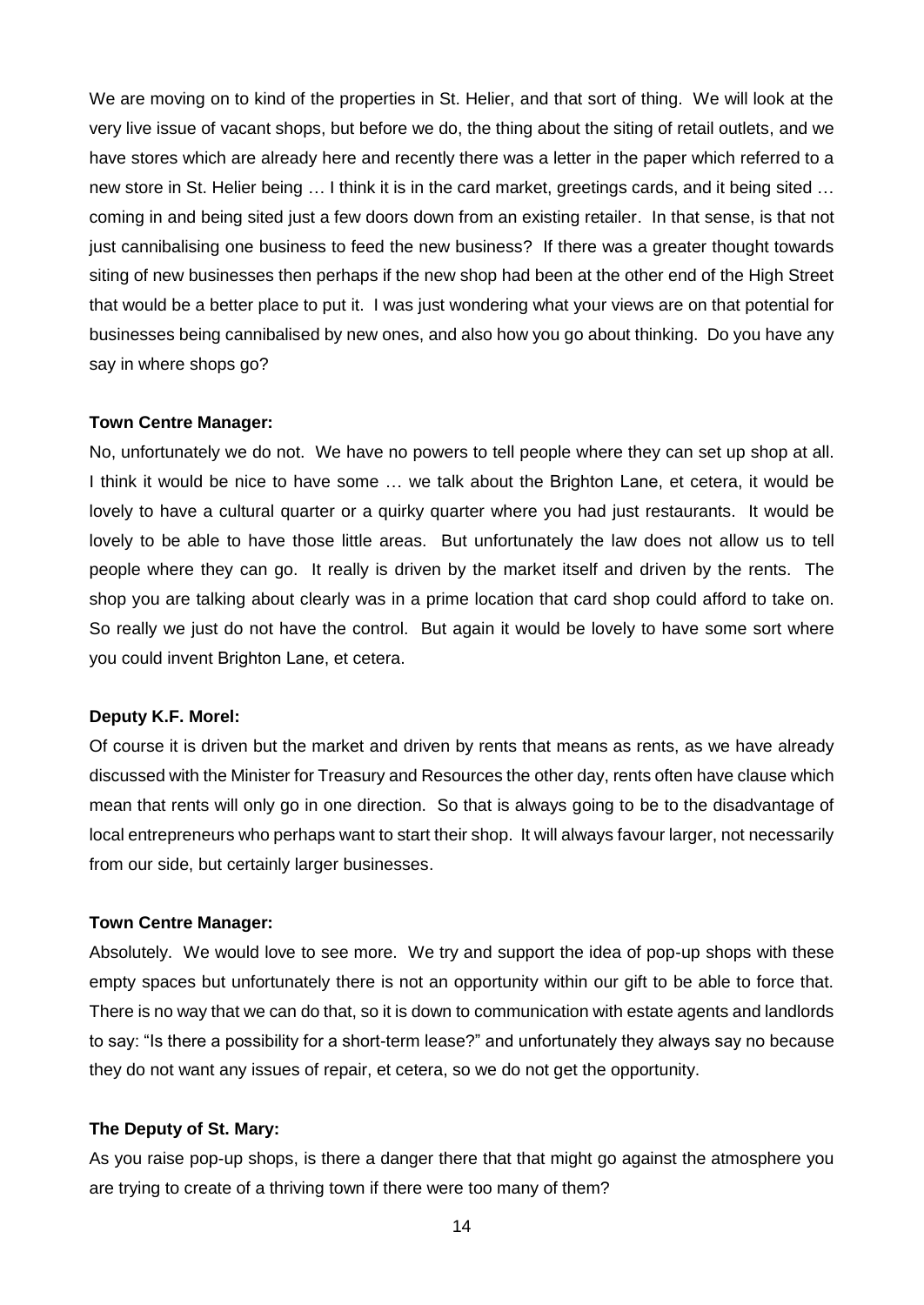# **Town Centre Manager:**

Thank God, we have a good, strong market. I do not think we will have many of them. I think the areas … it would be lovely to see the next shop as a pop-up Christmas shop potentially for the next few weeks. That would be fantastic.

[10:30]

So opportunities like that maybe to have artists' areas and places where people could do crafts, et cetera, and at least get a foothold within the town centre to get footfall and see if their business would work, and then move on to a permanent location elsewhere, would be a wonderful opportunity but we just do not have input.

# **Deputy K.F. Morel:**

At the moment, as I understand it.

# **Town Centre Manager:**

At the moment.

# **The Deputy of St. Mary:**

As you mentioned, the Next shop, am I allowed to ask if any approach has been made to them, as to whether they would allow it to be a Christmas shop for a limited period?

# **Town Centre Manager:**

It is still being rented to Next, so they are still paying the lease for the next 4 years. So their intention is to leave it as it is.

# **The Deputy of St. Mary:**

Has any approach been made to Next to say …?

# **Town Centre Manager:**

Yes.

**The Deputy of St. Mary:** Okay.

# **Town Centre Manager:**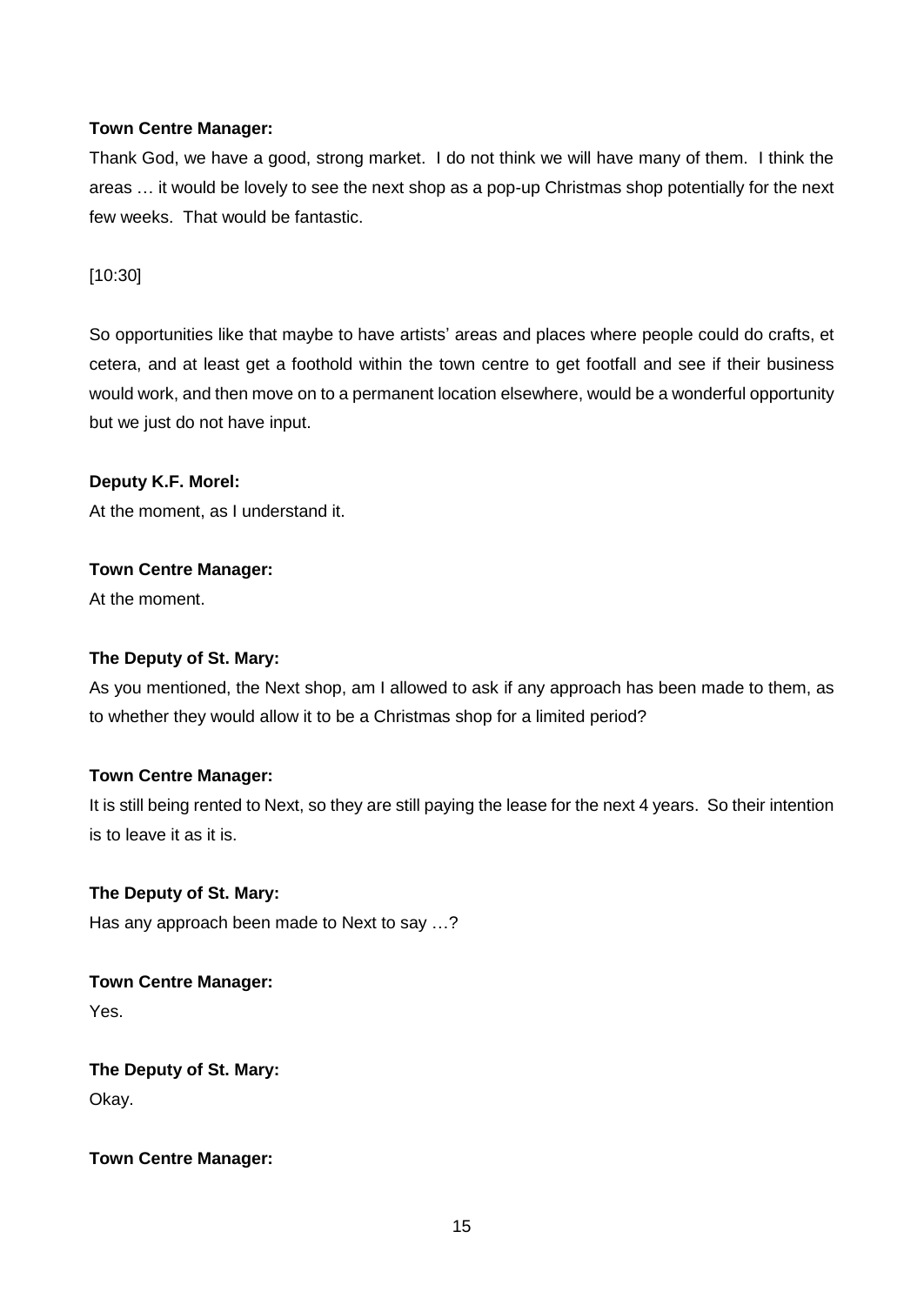We even looked to see the windows created slightly differently, gave it some vinyls, et cetera. We always approach empty shops about that, about trying to make it at least look more attractive rather than just blank.

## **Deputy K.F. Morel:**

Continuing with that, I know the Constable was in the media recently talking about the possibility of there being an empty property tax. I was wondering if you could talk further on that just to see how you perhaps …

# **The Connétable of St. Helier:**

Yes, I mean it is coincidental that we have been thinking about it, and whether I should bring an amendment to the Budget. But clearly if the Scrutiny Panel is going to do that, that is probably better.

# **Deputy K.F. Morel:**

I do not know, we are just exploring at the moment.

# **The Deputy of St. Mary:**

We are carrying out a review.

# **Deputy K.F. Morel:**

Do not hold on your own amendment waiting for us.

# **The Connétable of St. Helier:**

No, it is frustrating, as Daphne has mentioned, there were empty shops that are stubbornly refusing to move and I can see that if the rent has already been paid there is not much incentive on the owner to do anything about it, and we felt that we should look at whether other jurisdictions have financial levers they can pull. Daphne has done a bit of work on the Irish example where they do have these incentives, fiscal incentives, and it seems to me that we should be doing that because it would … it is not unfair, all we are really saying is that unless your property is available for other uses and you are just keeping the door shut then there should be some kind of fiscal measure.

# **The Deputy of St. Mary:**

I think you are probably preaching to the converted in the sense that when matters related to property are raised in the States, or even with the Minister for Treasury and Resources, there seems to be a fear that that is the Parish's business. We will not go near property. I am interested to hear, Constable, you saying that this is an Island-wide matter. I would agree that it is the Island as a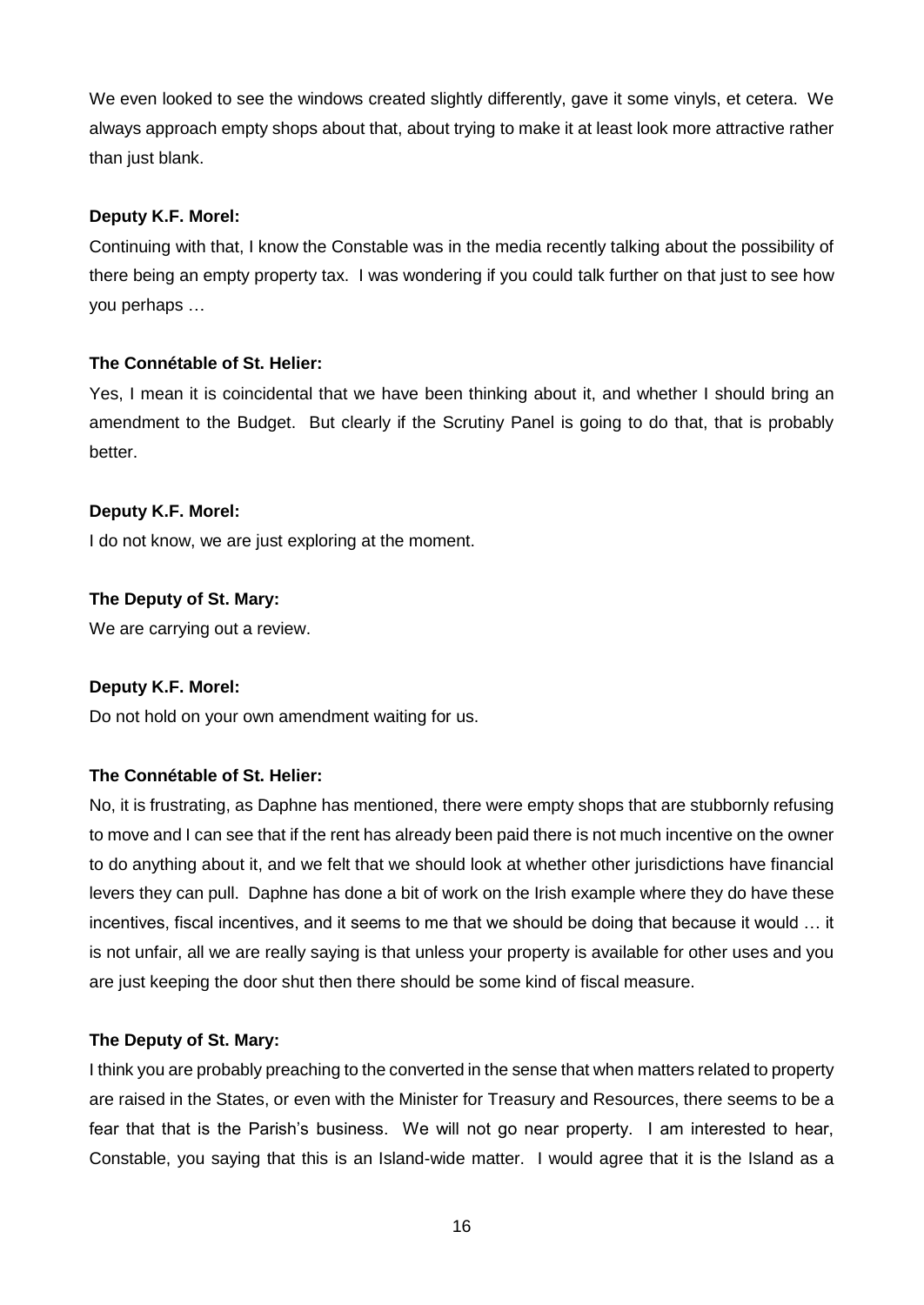whole. Treasury are losing out because the income is not coming in on which the Treasury can take its tax. So you would see it in the form of a tax rather than any rating issue then?

# **The Connétable of St. Helier:**

Yes. Do you want to talk about the Irish example?

## **Town Centre Manager:**

Yes, the Irish brought in the Urban Regeneration and Housing Act in 2005 and that really was around when the Celtic Tiger failed slightly for the Irish economy and they had a lot of empty housing estates. So what they have done is they have encouraged it, from an accommodation point of view and residential, to be filled and now what they are doing is bringing it into the urban economy and bringing it into town centres where clearly they are not as okay as we are and they are seeing a lot of empty shops. So they have attached a levy to these empty shops for a certain period of time. I think theirs is quite a long period of 12 months. I think we would need to see the market moving a little bit quicker than that. There is a small percentage at the moment but they are putting it up year on year.

## **The Deputy of St. Mary:**

That is very interesting, I am involved in another review involving the Irish so I will be pleased to look into that as well.

# **Town Centre Manager:**

Yes, that would be great. Any more information.

# **Deputy K.F. Morel:**

Is this something St. Helier could lead on? Do you have to wait for the Government or could you use the rate system in some way?

# **The Connétable of St. Helier:**

The rates system is pretty clunky, it would probably need a law change. It would also need the agreement of the other 11 Constables. So it may well be that pursuing it as a Budget amendment … we are certainly looking at it at the moment whether it is possible to bring it in with this year's Budget, because that would be a quicker way of doing it and it would be much more targeted on the capital and the shopping area of St. Helier.

# **Deputy K.F. Morel:**

Yes.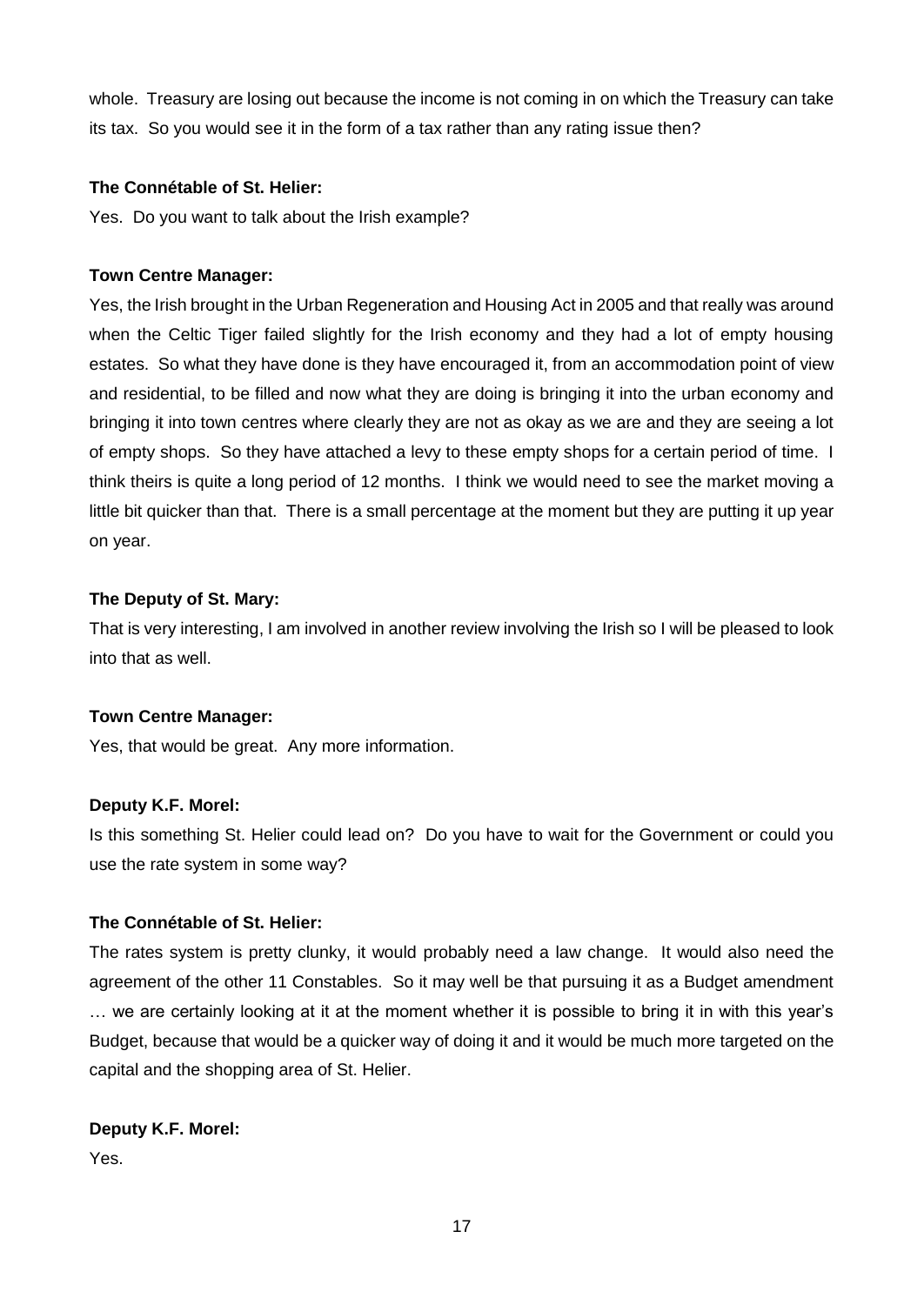#### **The Connétable of St. Helier:**

Perhaps I can just mention the other point where we are helped by the States, which is that we have had planning policies for some years now, which make it very unlikely that we will have a kind of ... you know, every other shop a charity shop experience. It would not be a problem to me because I like charity shops but, you know, over the half term I have been in a couple of places in the U.K. where the town centre is more or less charity shops, bookies and cafés and that is it. There is a huge shopping centre next door with ample parking and all the serious retail and hospitality is in that shopping centre. That is clearly not something we have done. The Parish has lobbied, certainly for a couple of decades, against out of town shopping. We did not want a supermarket on the waterfront for that reason, because we want people to keep coming to town. We want to keep the central market and the big department stores a really important part of the retail mix. So I think Jersey has got it right. Even across the water in Guernsey, you have seen what happens when you created Admiral Park and there is certainly less … in St. Peter Port there is a feeling that most people have gone somewhere else to do their shopping rather than the town centre. So I think, again, from that point of view, we are fortunate and we have good planning policies that support retail.

#### **Deputy K.F. Morel:**

That is important to know. I was just going to ask about revaluing and sticking with rates. It is just about there has not been a revaluation of business rates … or from a rates perspective for 15 years or thereabouts. Is this something the Parish is against? Would it be happy to see a revaluation of rates?

#### **The Connétable of St. Helier:**

Absolutely. We have been arguing for it. We have not always been supported by the other Parishes who are concerned about a possible knock-on effect on the corner shop in St. Martin or whatever, but the revaluation that we are looking for would not affect the corner shop in St. Martin. In fact the corner shops all over the Island will probably be better in terms of rates. But the bigger financial houses would pay more because we currently have a situation where the rates are completely skewed and people are paying far less in rates than they would in a comparable place in the U.K. or in Europe, and these are big financial institutions which… and big retail outlets as well and they come to Jersey and they cannot believe how low the rates are because business rates in the U.K. are so much higher. So we are missing out on quite a lot of income that could help defray the cost of running the capital, which is something I go on about quite a lot. St. Helier ratepayers pick up all the bills for running … for being the capital, for the cleaning, you know, for the lighting and so on, which could be ... we could have more money from the rates if the rates were revalued and businesses paid more, particularly the larger premises.

#### **The Deputy of St. Mary:**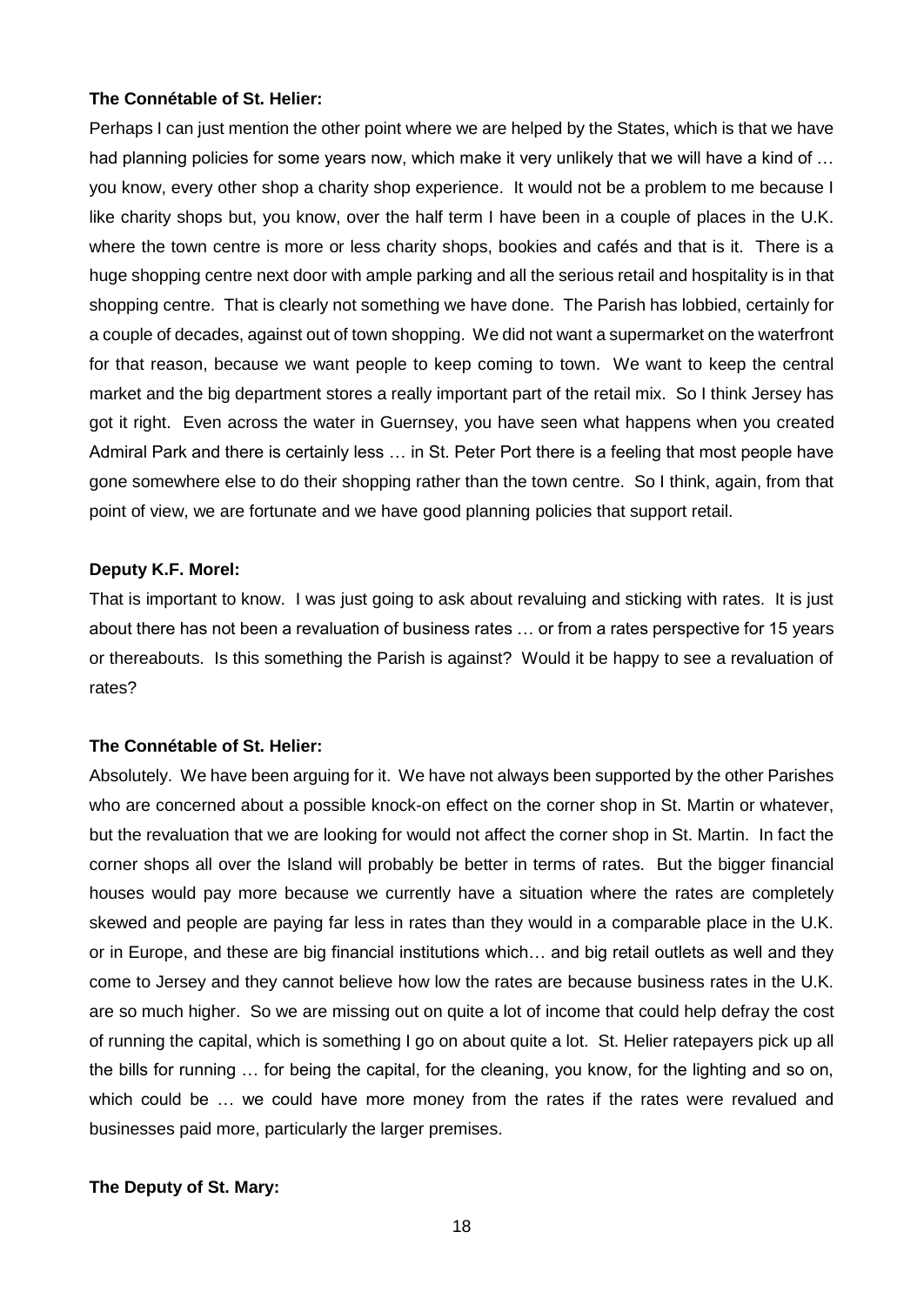Apart from a general increase in income from rates, are you effectively saying that the retail sector is, to some extent, subsidising the business sector? It should be better apportioned?

# **The Connétable of St. Helier:**

I think probably the issue is more around the financial services sector. I think financial services …

# **The Deputy of St. Mary:**

I meant that, yes.

# **The Connétable of St. Helier:**

Yes, which is a really important part of our economy and we … obviously we are very grateful and pleased that they are here but they simply do not pay what they should be paying in rates and that means that the burden is falling a disproportionate way on domestic ratepayers and on smaller retailers.

# **The Deputy of St. Mary:**

That would necessitate a fairly drastic overhaul of the present system or …

# **The Connétable of St. Helier:**

I am not sure if it is drastic …

# **The Deputy of St. Mary:**

… or revaluation process.

# **The Connétable of St. Helier:**

We have rates assessors who are willing to carry out that revaluation and it is a job that could be done within a year or so. It can certainly be done within this term of Government.

# **The Deputy of St. Mary:**

For that to happen basically the other Parishes would need to agree?

# **The Connétable of St. Helier:**

Yes.

# **The Deputy of St. Mary:**

Okay, thank you. To support retail I think you do do events which you may regard as retail events. Should we be doing more? Are they run independently of retail? Can they lead to almost competition with the retail sector? Are you with me?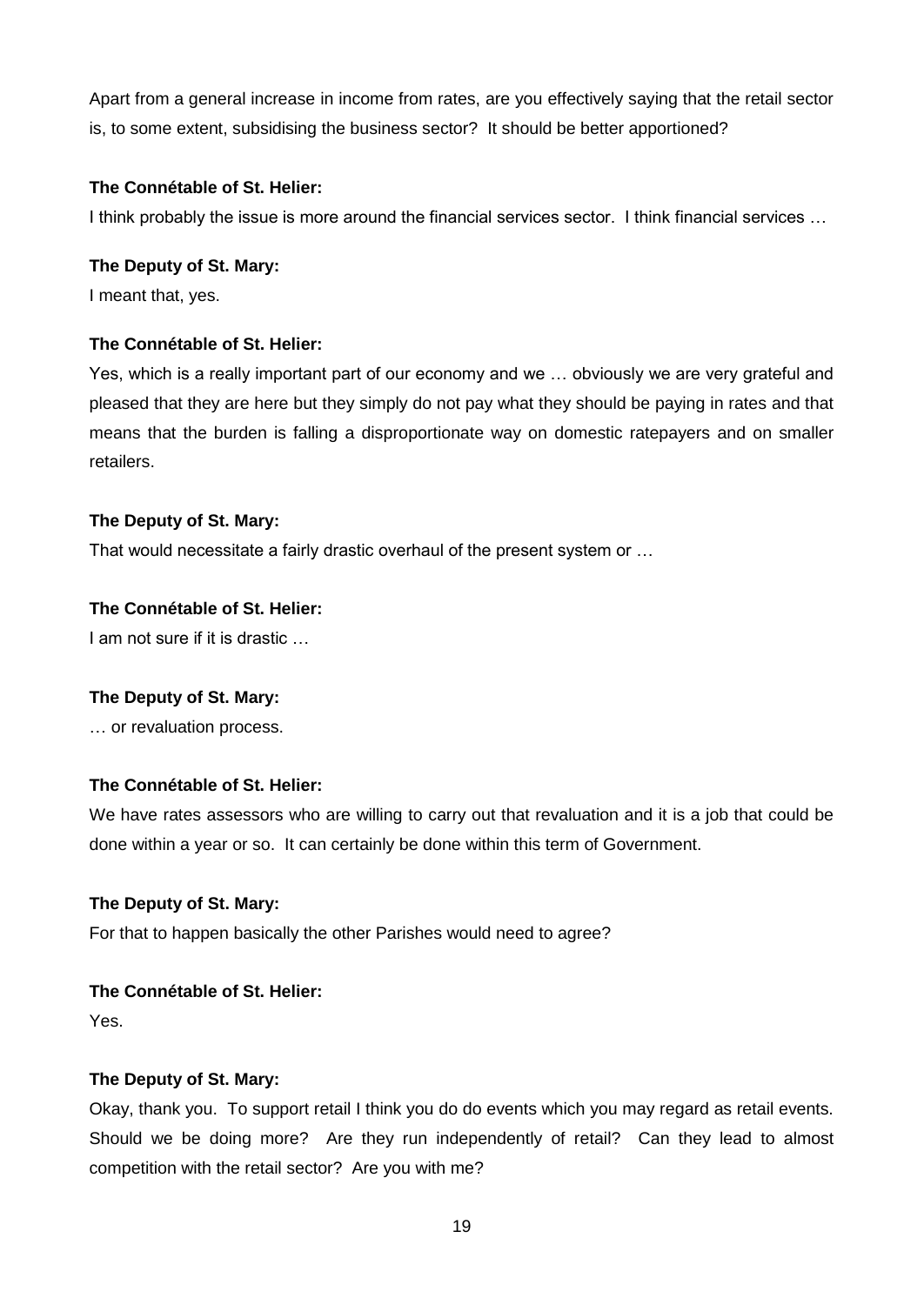## **Town Centre Manager:**

I am with you. We do many events. Things like Street Food Thursdays has worked really well from a P.R. (public relations) point of view and from footfall in the town centre. That started about 2 years ago where street food vans are in on a Thursday. That has brought footfall to the town centre but it has also brought people into the shops as well, so that was to support a late-night shopping on a Thursday evening, extend those hours. Things like mini events, Funky Fridays is something we started this year. That has really enlivened the Charing Cross area and retailers and cafes in that area absolutely love it and they have great footfall on that Friday afternoon. So I think things like Fete de St. Helier, which is obviously our annual street party that we do around St. Helier, there may be a bit of competition because we will have craft stalls and retail stalls in that area, so that may be a slight competition on that weekend. That is one weekend when we obviously celebrate everything in St. Helier and I think it is important from the parishioner's point of view, the resident's point of view, to have that as well and to have it in closed streets and pedestrians being able to walk through normally car-using areas. I do not think it is much of a competition, I think the Christmas lights switch-on, which is coming up in 2 weeks' time, is there to support retail fully and the retailers do their gala evenings on that evening because it is the best time for them and their footfall is fantastic. Year on year they have seen an increase in sales because the switch-on is so well attended. So I think we work very much in unison with all the retailers.

#### **The Deputy of St. Mary:**

Do you work in unison with the Government to publicise this or, again, does the burden fall on the Parish to publicise it?

#### **Town Centre Manager:**

It is with the Parish, so, yes, it is part of the remit to make sure that we are putting it out on social media.

#### **The Deputy of St. Mary:**

So, again, is that an area where you would like more support from Government?

#### **Town Centre Manager:**

I think we quite like control of that because I think we can manage that as much as we need to in terms of publicity and I think that it also shows from a Parish point of view the town centre is vibrant because we are actioning things for the Parish rather than it being States led. It is Parish led. I think it is important for us to have that independently.

# **Deputy K.F. Morel:**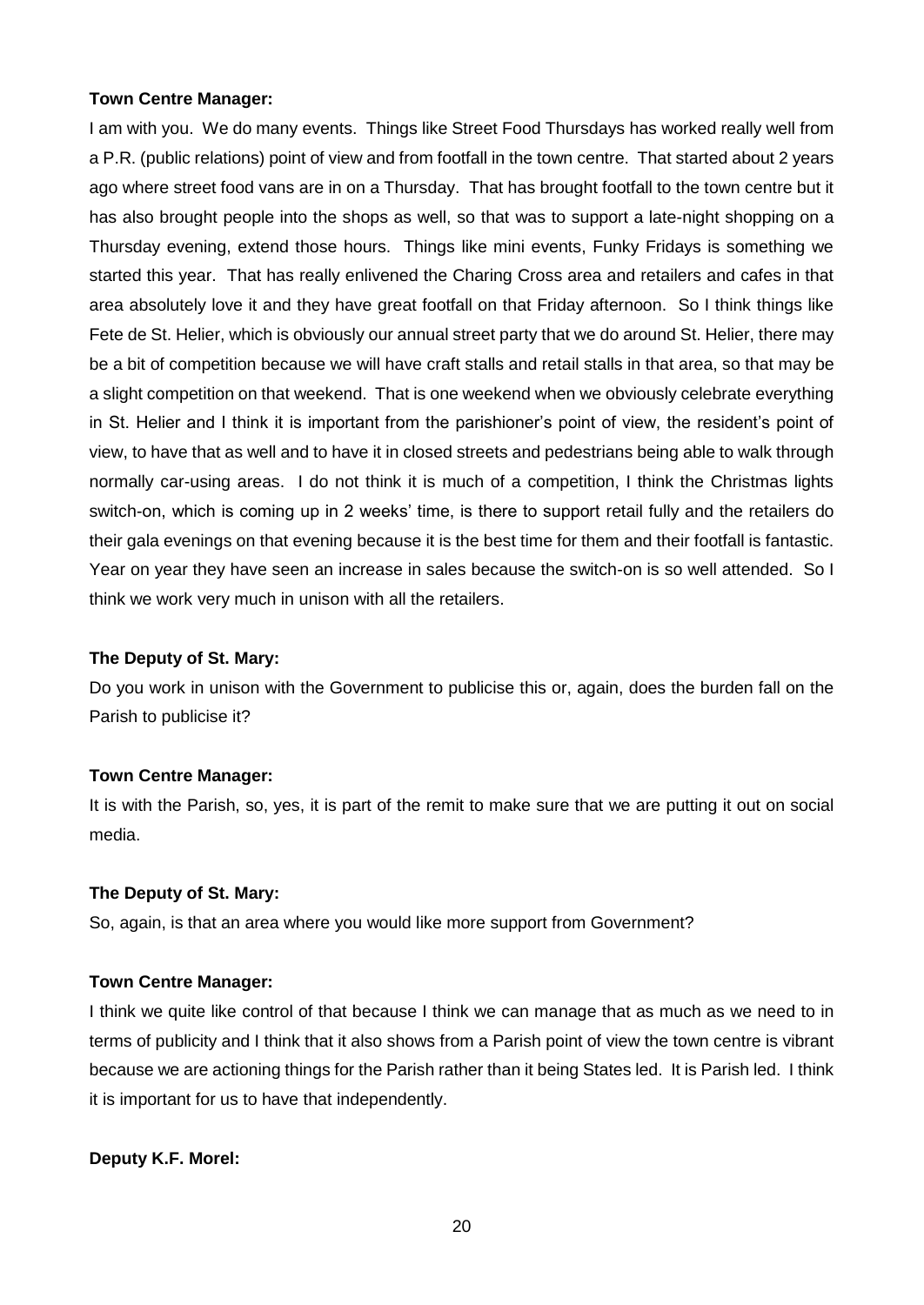How do you find retailers from their buy in? Do you find … there is a suggestion that retailers need to think outside the box a bit more and perhaps have events within their own shops to tie in with events that the Parish is supporting. Do you find this happening? Are you asking retailers to join in in that way?

# **Town Centre Manager:**

Yes, absolutely. Sometimes it can be very difficult to get retailers' mindset to think outside the box. We talk about retail experience and it needs to be a retail experience. Coming into town is no longer just to come in to shop, you have to have an experience, you have to have some kind of draw apart from just going in to buy a dress or whatever you are focused on. People spend more time in town if they have got an experience, an event, live music, whatever that may be and what we try and do from … my time is spent getting the retailers to understand that that retail experience is hugely important. So if we are doing Street Food Thursdays, Christmas lights, if they can do something that is a joint approach then it works much better for them. They have started to do that, we just would require more.

# **The Deputy of St. Mary:**

Is this what is called the Retail Consumer …

# **Town Centre Manager:**

The Jersey Retail Association.

# **The Deputy of St. Mary:**

Yes, so presumably that is moving ahead now. It is fairly new, is it not?

# **Town Centre Manager:**

Yes. Yes, absolutely and I am part of that group as well, so we … all of that information gets fed through the retailers.

# **The Connétable of St. Helier:**

I think there are missed opportunities. I was in Bournemouth for their air display and you could not forget it was the air display, the whole weekend almost very shop had aeroplanes in the window, they buy into their events in a way that we do not here. Battle of Flowers, again here you could walk around parts of town and not know the Battle of Flowers was on, whereas that is something the whole retail community should be embracing and have flowers in the windows and retail could do their own little floats in the windows. So I think there are missed opportunities where they could be part of those events.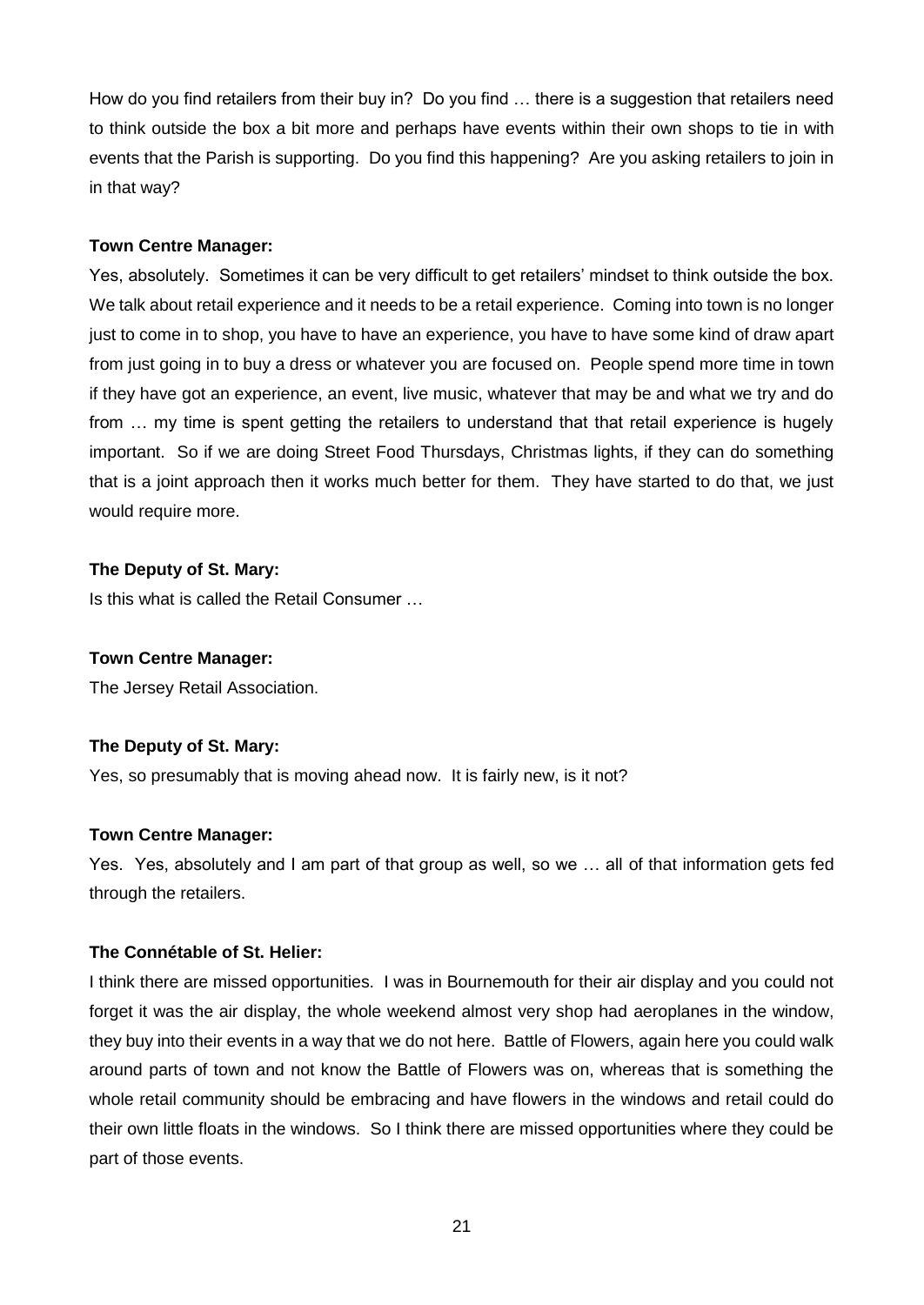# **The Deputy of St. Mary:**

Although, again, the air display almost takes people out of town …

# **The Connétable of St. Helier:**

Yes, people out of town.

# **The Deputy of St. Mary:**

… and you can walk down King Street and there is no one but they could adapt their hours …

# **The Connétable of St. Helier:**

That is right, yes. On either side of it, in the build up to it, they could almost make a long weekend of it. It is not just an afternoon, it is right across the long weekend and so everybody benefits from the air display, not just the people.

# **The Deputy of St. Mary:**

Is there any co-operation with you on that from Ports of Jersey, who run the Battle of Britain air display? Do they liaise with you as to what …

# **The Connétable of St. Helier:**

Not particularly.

# **Town Centre Manager:**

No, not particularly.

# **The Connétable of St. Helier:**

Not at the moment. Again, the boat show is something that happens but we are not really invited to discuss how could the boat show be used to get more retail vitality in the town and so on.

# **The Deputy of St. Mary:**

So these are areas where you would like to be involved?

# **Town Centre Manager:**

Yes.

# **The Connétable of St. Helier:**

Yes.

# **Town Centre Manager:**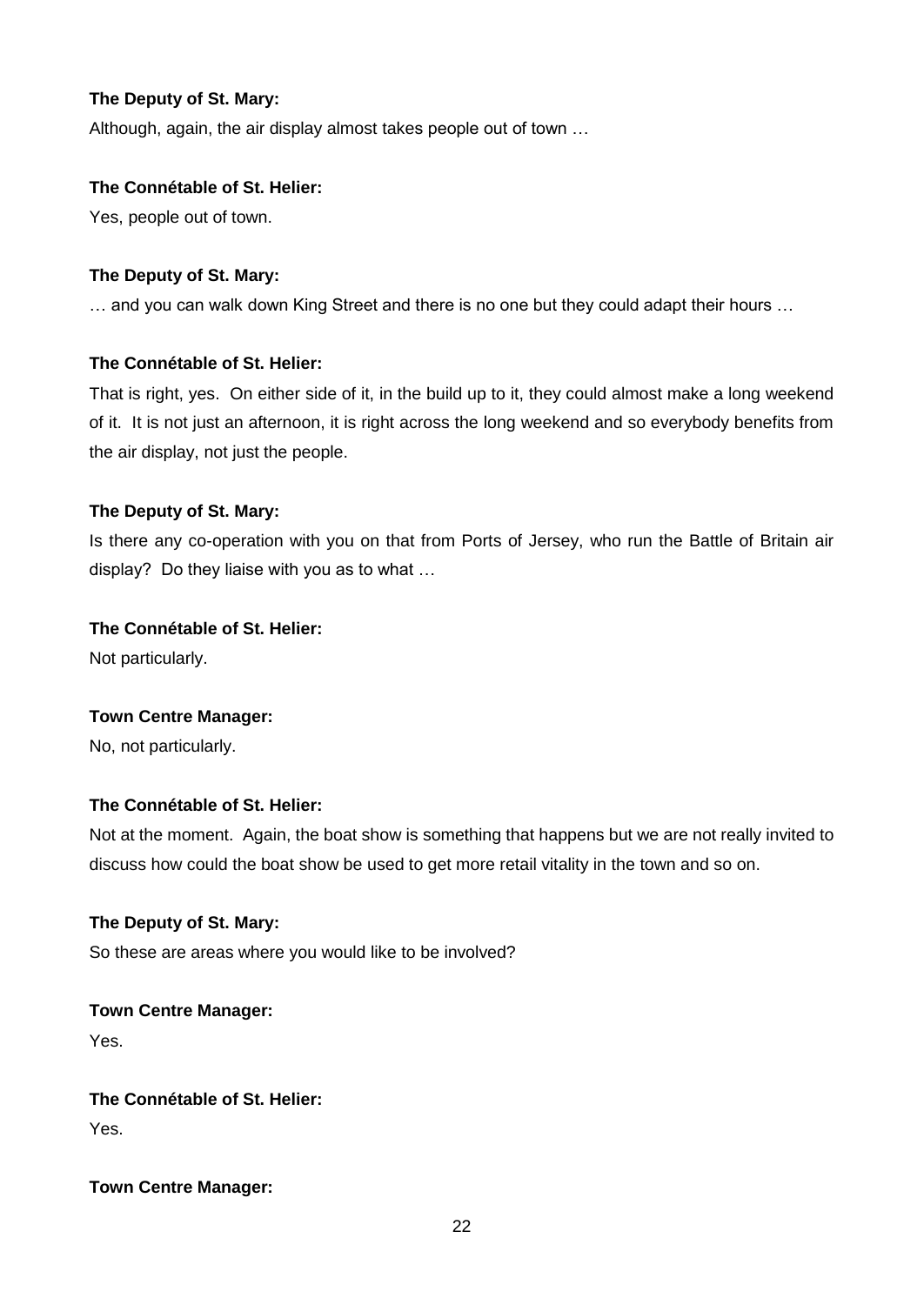We had approached ... when I first started in this role I approached the boat show, particularly to say even if you just could put some little mini boats in our event spaces for that week beforehand it would be wonderful. But I think logistically sometimes it can be … I feel like I am asking too much almost. People just do not quite get it. I think moving forward anything … with the help of Visit Jersey, I would hope, adding that extra extension to the event or before the event would work for everybody.

## **The Connétable of St. Helier:**

I think while Daphne is mentioning Visit Jersey it is … I love the work they are doing to market Jersey online, particularly the videos are great, but they are still tending, as tourism always has done in Jersey, to focus on east-west is best. Let us get out of town and look at the coastline, let us look at the north coast, let us look at the opportunities to go coasteering and so on, and surfing. Of course we are lucky to live in a fabulous environment but I have yet to see a Visit Jersey advert which is wholly devoted to the shopping experience, which is pretty remarkable. In terms of shopping centres in the south of the British Isles, St. Helier must be way up there in terms of the range and breadth of offer. Yet, I do not think Visit Jersey really markets Jersey as a shopping destination. Dubai do it, people go to Dubai, which is in the middle of the desert, to go shopping, which is quite bizarre. It is a long way away. Why are we not doing more to get people to come to Jersey to shop?

#### **The Deputy of St. Mary:**

If that did happen there would be momentum for new retailers to come in, yes.

### **The Connétable of St. Helier:**

Yes.

#### **Deputy K.F. Morel:**

Just before we finish off on events, as far as if you are putting on an event as a Parish or something, how do you find the process for … the bureaucratic process for enabling the events? Is it an easy process to deal with? Can it be frustrating? What is your experience?

#### **The Connétable of St. Helier:**

It is bureaucratic, is it not?

[10:45]

#### **Town Centre Manager:**

It is bureaucratic. To begin with I found it very, very bureaucratic, very difficult. I think we have probably more of a relationship now and I think with the Bailiff's entertainment panel as well, we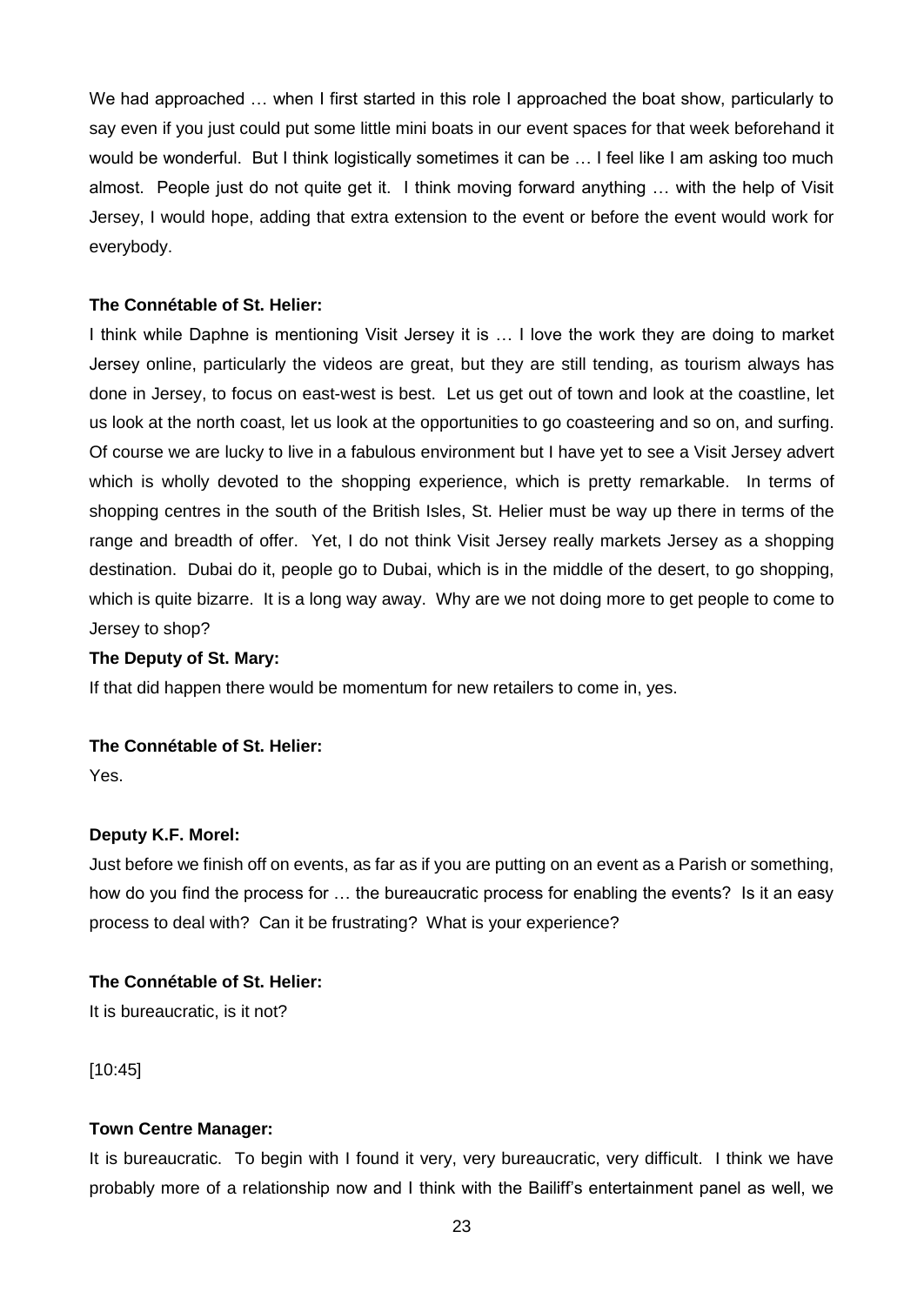know we have 2 set events that the Parish runs each year, which is the Fete de St. Helier and the Christmas lights switch on, so now we have momentum where we know exactly what we are doing and it is a little bit easier. But I think anything new can be very difficult to approach, certainly the red tape area. Live music in town and many events like that. We now tend to have a bit more control in the Parish because they are on our events basis so that works very well, whereas previously that had not really happened. So it can be difficult. New entrants … clearly events have reduced since tourism are no longer and it is Visit Jersey, so events happening are in decline. Things like the Big Gig, for instance, did not go this year. Things like that we kind of need new entrants to come into the market and bring more vibrancy into the parks and the areas around town.

# **The Deputy of St. Mary:**

Are applications to the panel ever declined?

**Town Centre Manager:** Yes, absolutely, yes.

**The Deputy of St. Mary:** They are?

**Town Centre Manager:** Ours are …

**The Deputy of St. Mary:** So it is a real test then?

**Town Centre Manager:**

Yes, absolutely.

# **The Connétable of St. Helier:**

It is something that, again, should be with local government. Local government should decide whether anyone is allowed to give a free massage in the Royal Square. There was an application a few years ago which was turned down because it was not considered seemly for someone to be giving people … you get this in railway stations in the U.K., and it would seem a great thing in the Royal Square but it was turned down. I think the Parish is a can-do organisation, we tend to say yes as long as there are no health and safety issues, and it is another responsibility that could and should be delegated to local government so that we can just get on with it.

**The Deputy of St. Mary:**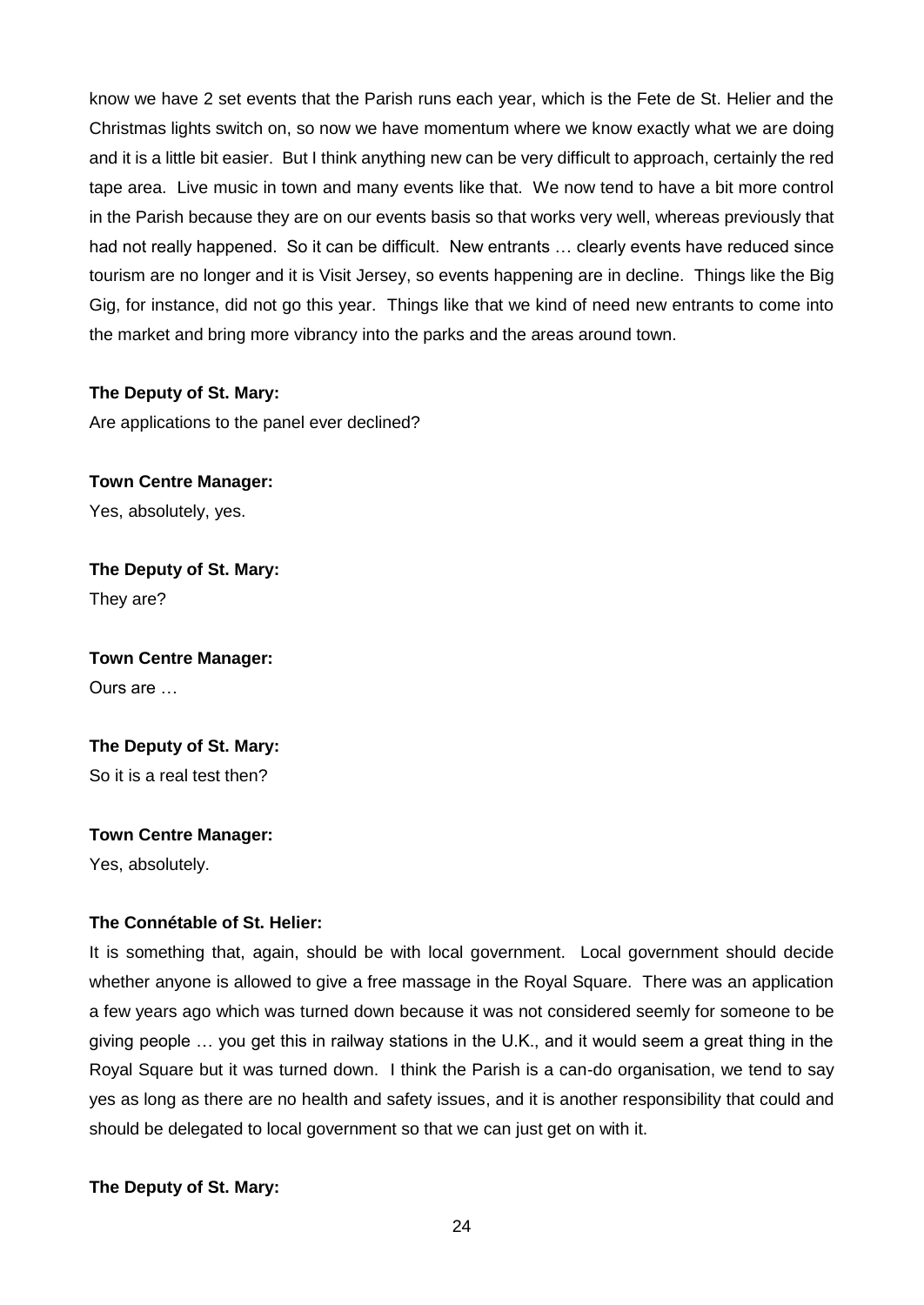Moving on to Sunday trading, it has been in the news recently. There are different views. What is your own view? Would that help the prosperity of St. Helier if it was opened up?

## **The Connétable of St. Helier:**

I think Thursday afternoon trading would be good. That is a bigger problem that one of our prime retail centres, the central market, is closed on a Thursday afternoon. I know there are good reasons for that but I would like to see that market open on a Thursday afternoon. In terms of Sunday trading, I tend to agree with a recent commentator who said that most of the people who want to open can, it is only really in the town centre … it is the department stores that cannot open. Whether they would open if Sunday trading was liberalised is open to question. Town is quite busy in the summer on a Sunday because of all the smaller shops that do open.

## **The Deputy of St. Mary:**

Also French tourists …

## **The Connétable of St. Helier:**

Also you have the tourists. But to make town on a Sunday for the local market, I think, certainly in the winter, is probably not going to work. The other issue for the Parish is that if Sunday trading becomes more popular, we are going to have to increase the amount of resources we put into the town in terms of keeping it clean on a Sunday. It is going to have an effect on policing as well, so States of Jersey Police will have to put in more resources. It will come at a cost to the community and there is, of course, this sort of overarching question which is people … a lot of people would like Sunday to be different, and that includes people who live in St. Helier. A lot of people reside in the centre of St. Helier and they want one day a week when it is different. At the moment they still have that.

#### **The Deputy of St. Mary:**

Just to emphasise your point, most people take that particular point but focusing purely on those that are involved in retailing and what you are saying it has a knock-on effect to all sorts of other people, from traffic wardens to public safety and everything so it is not just a retail situation, okay. Sorry, we are jumping around a bit. You mentioned the central market. Why is it not open on a Thursday now?

#### **Town Centre Manager:**

We do not have the powers over the central market so we are not involved ...

#### **The Connétable of St. Helier:**

It is run by the States again.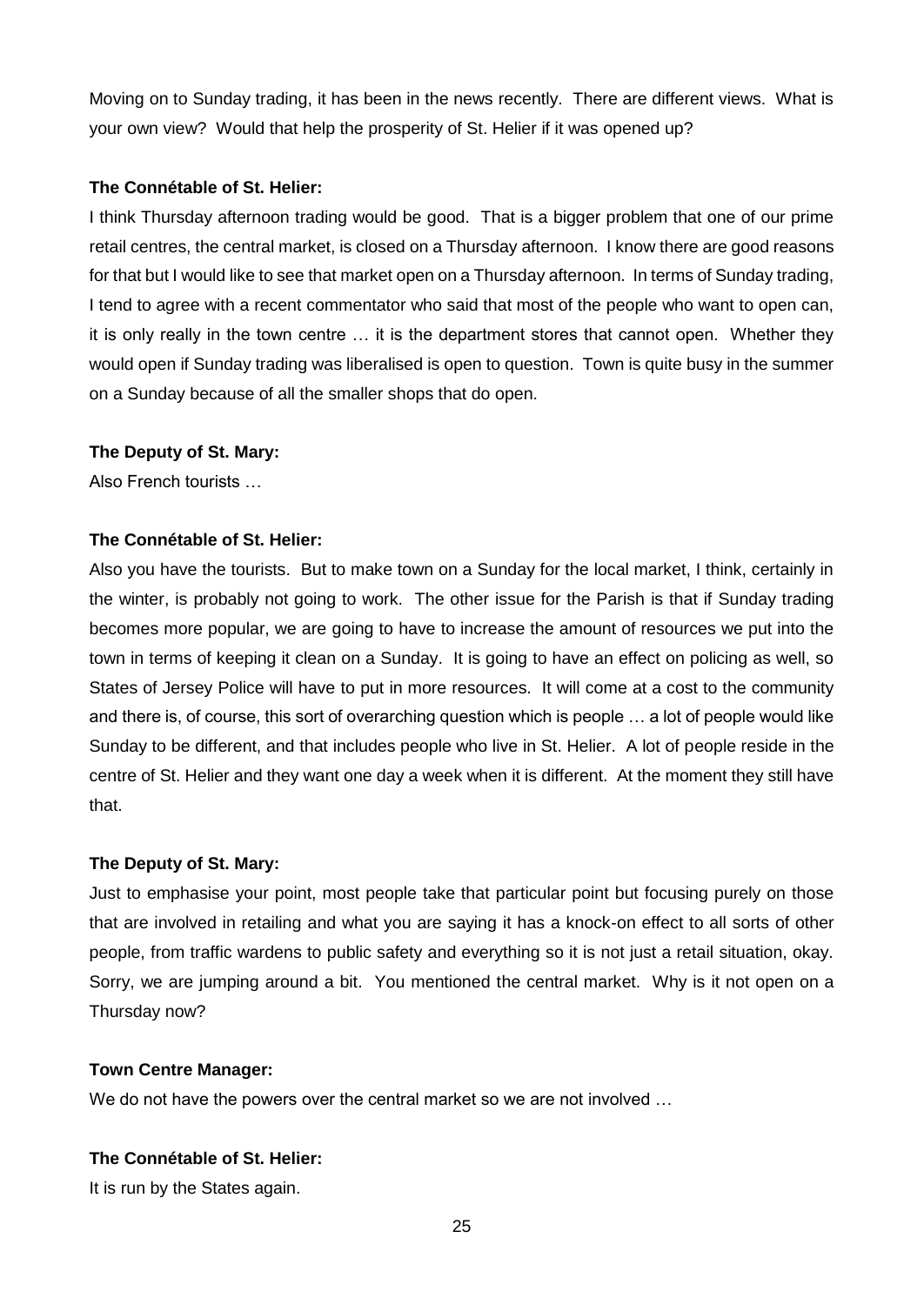#### **Town Centre Manager:**

So we do not have any influence unfortunately. We have suggested, when late night shopping, and particularly Thursday evenings, were extended several years ago, that it would be fantastic to have a food village going on in central market on that evening and we were flatly declined that it would not happen.

# **The Deputy of St. Mary:**

I think you are echoing some of the thoughts the panel has had on that; it is a gem, in a way, and it should be the centre of attraction.

# **Town Centre Manager:**

Absolutely. It is an attraction. I met visitors walking up trying to find the central market, you send them in the right direction and they absolutely adore it. It is a jewel in our crown but we would definitely like to have a bit more influence and support.

# **The Deputy of St. Mary:**

Are there moves in that direction?

# **Town Centre Manager:**

No. There are no moves unfortunately.

# **Deputy K.F. Morel:**

Have you done any research to get people's views, particularly tourists, but in general about the central market and how important it is to them?

# **Town Centre Manager:**

We have not done any research but there was a report ... I think I put it in my submission to the panel, Guy Gothard did a report - I think it was in 2010 potentially - which was very much about the improvement that could be made within the market to improve it as a visitor attraction but also from a parishioner's point of view. That was very telling in terms of the slight changes and the big changes, and I do not believe any of that …

# **The Connétable of St. Helier:**

It is not even published, is it?

# **Deputy K.F. Morel:**

I do not think it is available.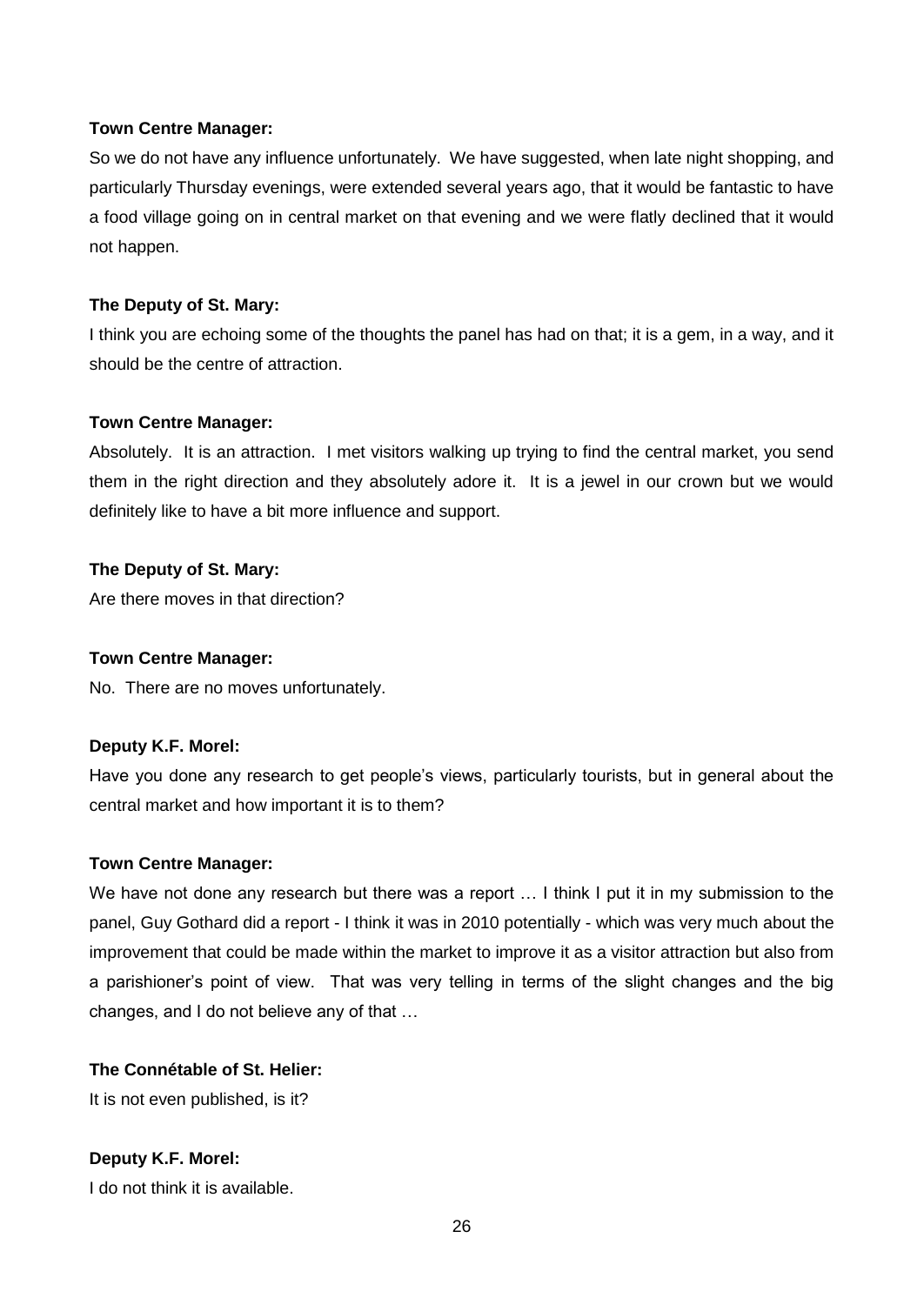# **Town Centre Manager:**

I do not know if it is available. I had it through one of the market traders.

# **The Deputy of St. Mary:**

The reason why it is closed is it is a throwback to early closing day, which all towns in the U.K. had at one stage.

# **Town Centre Manager:**

Yes.

# **The Deputy of St. Mary:**

We do not know why it went elsewhere and not there.

# **Town Centre Manager:**

Yes.

# **Deputy K.F. Morel:**

It has recently been refurbished as well …

# **Town Centre Manager:**

The fountain has, yes.

# **The Connétable of St. Helier:**

It was in a list of the best 100 markets in the United Kingdom or British Isles. There is no question that it is high quality. It is a major asset to the Island. I just think we should exploit it more. I have certainly, in the past, offered to the States that the Parish would run the market. Again it is a local government function rather than a central government function but it was more or less … I think the last Minister, the one before the current one, said they clearly wanted it to be … wanted to keep hold of it for reasons best known to them. Again, I think that the Parish is an accountable … we have democratically elected members of our Roads Committee who are quite willing to take on more of these kinds of roles if given the chance.

# **The Deputy of St. Mary:**

Going back to your earlier comment about Visit Jersey, which you admire in other respects, your comment about not focusing on St. Helier applies to the market as well. As far as you know, that is not publicised at all?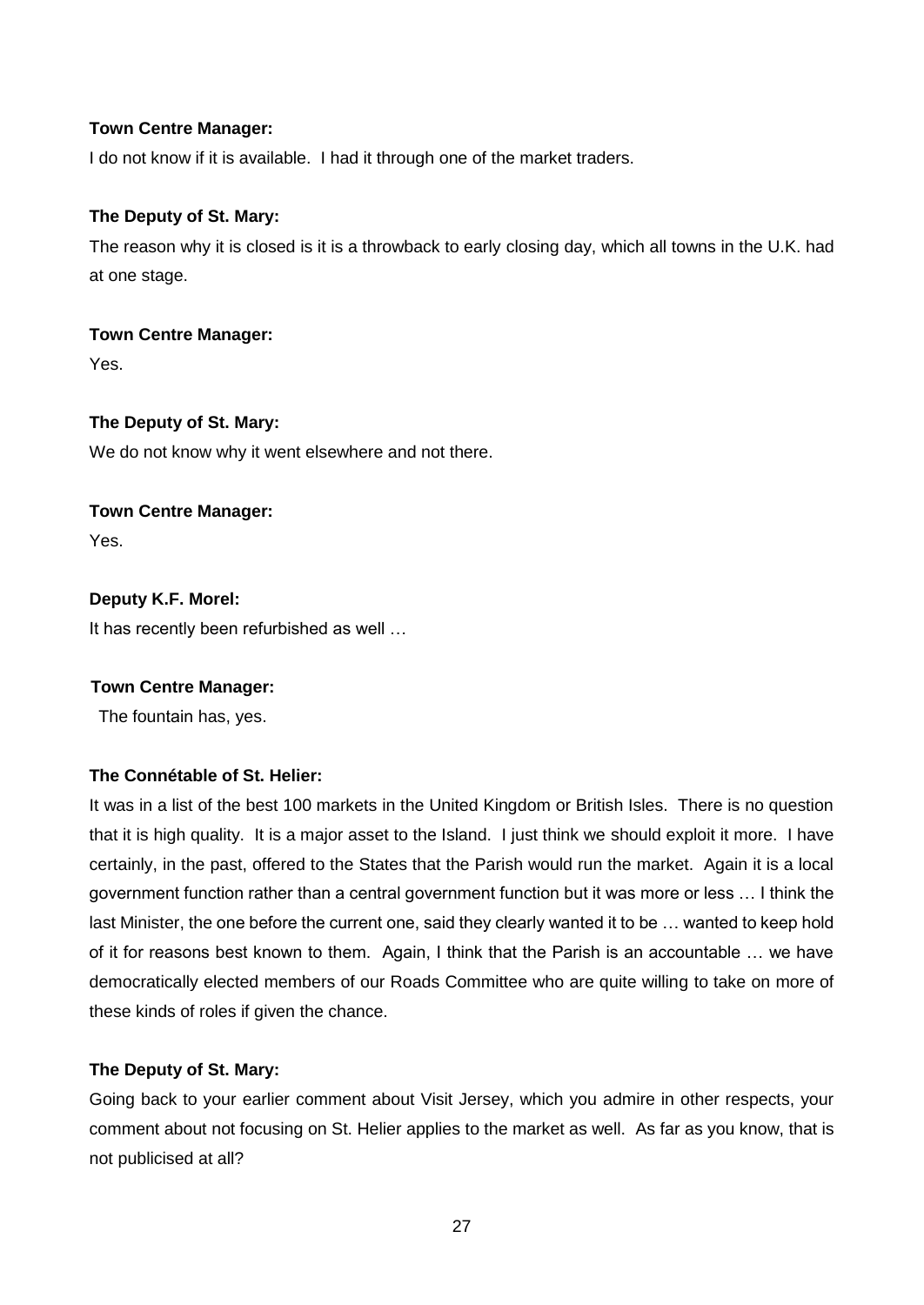# **The Connétable of St. Helier:**

It is amazing that you still … when you are in the U.K. you still meet a lot of people who do not really know much about Jersey. I am astonished how many people I meet who have been to Jersey and certainly they do not really know … they know we are an offshore finance centre but they do not know that we have this amazing history, this amazing heritage or this amazing shopping experience, but they have all heard of Dubai. I think the question has to be asked of Visit Jersey: "What more can you do to market Jersey and St. Helier in particular as a place for short-break destinations around shopping, dining and this kind of thing?"

#### **Deputy K.F. Morel:**

I would question perhaps whether our retail offering is therefore sufficiently different? One submission we have had is very much focused on the idea encouraging high-end retail. So more designer shops, that sort of thing, and trying to have a system where there is more investment in that area. That, of course, does not help people who are doing their daily shopping in town. Do you have views on whether St. Helier, to become different, to attract more tourists, should go down the high-end route or is it a more balanced …

#### **The Connétable of St. Helier:**

I think it is a mix, is it not? If we could get some high-end retailers … I do not know the names, Daphne may know them, but there are big shops, there are high-end …

#### **Deputy K.F. Morel:**

There is high-end everything.

#### **The Connétable of St. Helier:**

There are French companies as well that I think could come in, which brings one on neatly to the retail tax. The worst message we have sent out in the last year is slapping a 20 per cent tax on retail because we want to encourage this kind of inward investment in our retail centre, and it really does not help to have such a swingeing tax on larger retailers, which is why I am looking at an amendment this year in the Budget.

## **The Deputy of St. Mary:**

You are going to be busy.

# **The Connétable of St. Helier:**

Yes.

#### **Town Centre Manager:**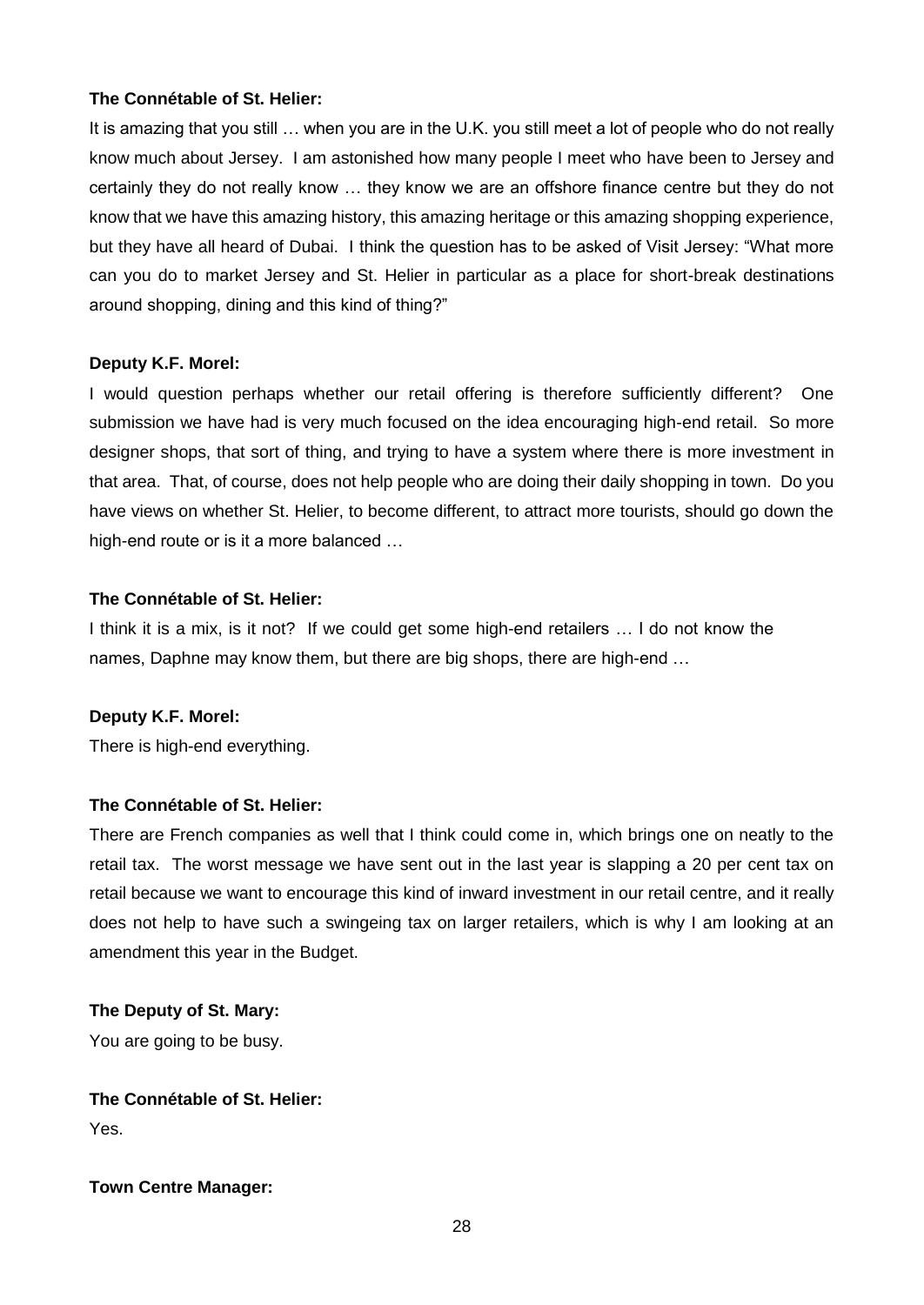Supporting retail.

#### **Deputy K.F. Morel:**

Of course the retail tax, and this is always again the balance that … the problem is the retail tax is designed to ensure that off Island retailers do pay some tax because there a complaint from the population that they do not. I assume any changes will be balanced with that.

#### **The Connétable of St. Helier:**

Ten per cent I would consider is a meaningful contribution without being off putting and I think … again, it is a long time ago now but I brought the petition against G.S.T. (Goods and Services Tax) to the States because I thought that not having G.S.T. was helpful in terms of marketing the retailers abroad. Guernsey currently have that. Of course it does not compensate. There are more important issues than G.S.T. but if it were possible to have a G.S.T. free shopping experience it must surely help.

#### **Deputy K.F. Morel:**

G.S.T. brings me to our final area of questions, which is online shopping. I say the G.S.T. obviously touches that because of *de minimis* levels and we have heard recently in the Budget and from the Minister for Treasury and Resources 2 days ago that she had no intention now of changing *de minimis* levels, which many retailers - we know from submissions - believe is unfair and disadvantaged. So rather than going into the fairness or otherwise of G.S.T. and *de minimis* levels, how are you seeing retailers react to the threat of online shopping? Are you seeing a meaningful reaction, are you seeing a lack of reaction because they do not know what to do - it might be more for Daphne, I do not know - but what do you see happening there when faced with this challenge?

#### **Town Centre Manager:**

I think we have to remember that online shopping was called catalogues previously so people shopped from catalogues, and online shopping … there has always been some other form or way to shop. Online shopping has increased definitely dramatically and I think one of the retailers I deal with said that Amazon is the biggest retailer in Jersey without even having a shopfront. The retailers definitely are being more meaningful about what they need to do and this is this added value and retail experience, really coming into shop needs to be an experience and retailers now know that customer service, having the product available, having selections, et cetera, is vital to their shop. But also it is the people, is it not? It is that experience of knowing that if I do not have it in your size I will get it somewhere else for you or I will do my utmost to support you. So I definitely see the retailers … business is difficult anyway but they are definitely changing their attitude towards fighting back.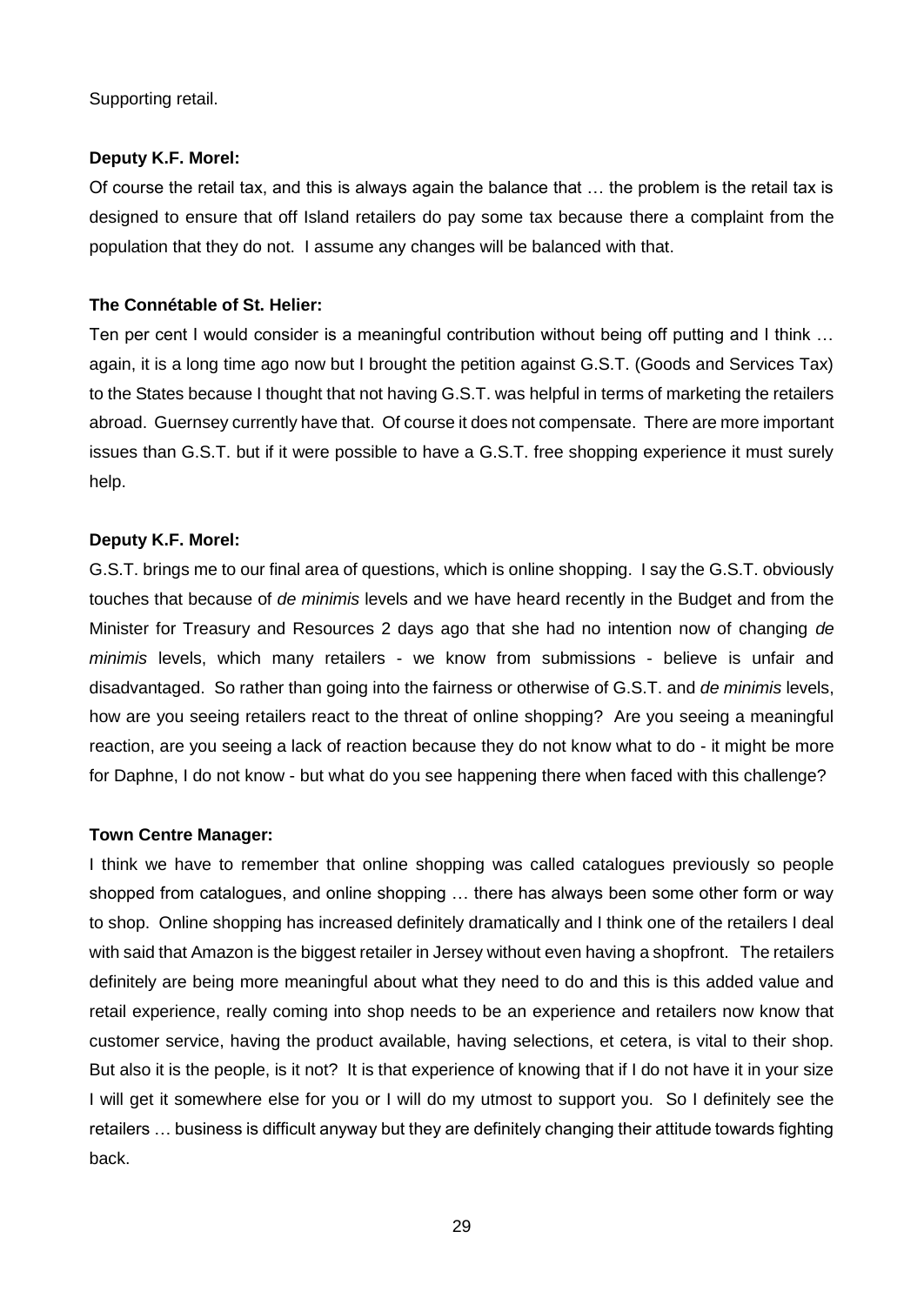# **Deputy K.F. Morel:**

Do you find any moving into online retail themselves as an extra bit to their business?

## **Town Centre Manager:**

Yes, I think the digitally enabled retailers. There is a click and collect service with some retailers. But equally I think the statement from one of the retailers is that 60 per cent of the customers live within 10 minutes of their store so they do not need online. Not to go on about G.S.T. but if you are a local store and you sell online at the same time, you still have to add G.S.T. on to the online purchase. So they are at a disadvantage when it comes to that and it is an unfair playing field. I do think retailers know it is there, the threat of online will always be there, but equally returns online I think it is up to 30, 35 per cent. So that is never promoted. I think we need to not be fearful of the stats online but we never hear the negative side, which is the returns. Because it is promoted by online retailers.

## **The Deputy of St. Mary:**

It has been very encouraging, I think.

**Deputy K.F. Morel:** Is there anything you wanted to add?

#### **Town Centre Manager:**

Can I just say something about Sunday trading as well, because I get feedback from retailers?

#### **Deputy K.F. Morel:**

Absolutely.

#### **Town Centre Manager:**

There is very much a split camp and I think from my position as town centre manager it is not about town opening, because as the Constable said there are a lot of stores that can open, but it is about giving them the choice. It is about just taking the choice away from Government. Why should Government tell you when you can and cannot open? Then it is up to the retailers to do it themselves.

#### **Deputy K.F. Morel:**

Thank you so much for coming. It has been really helpful.

# **Town Centre Manager:**

Thank you.